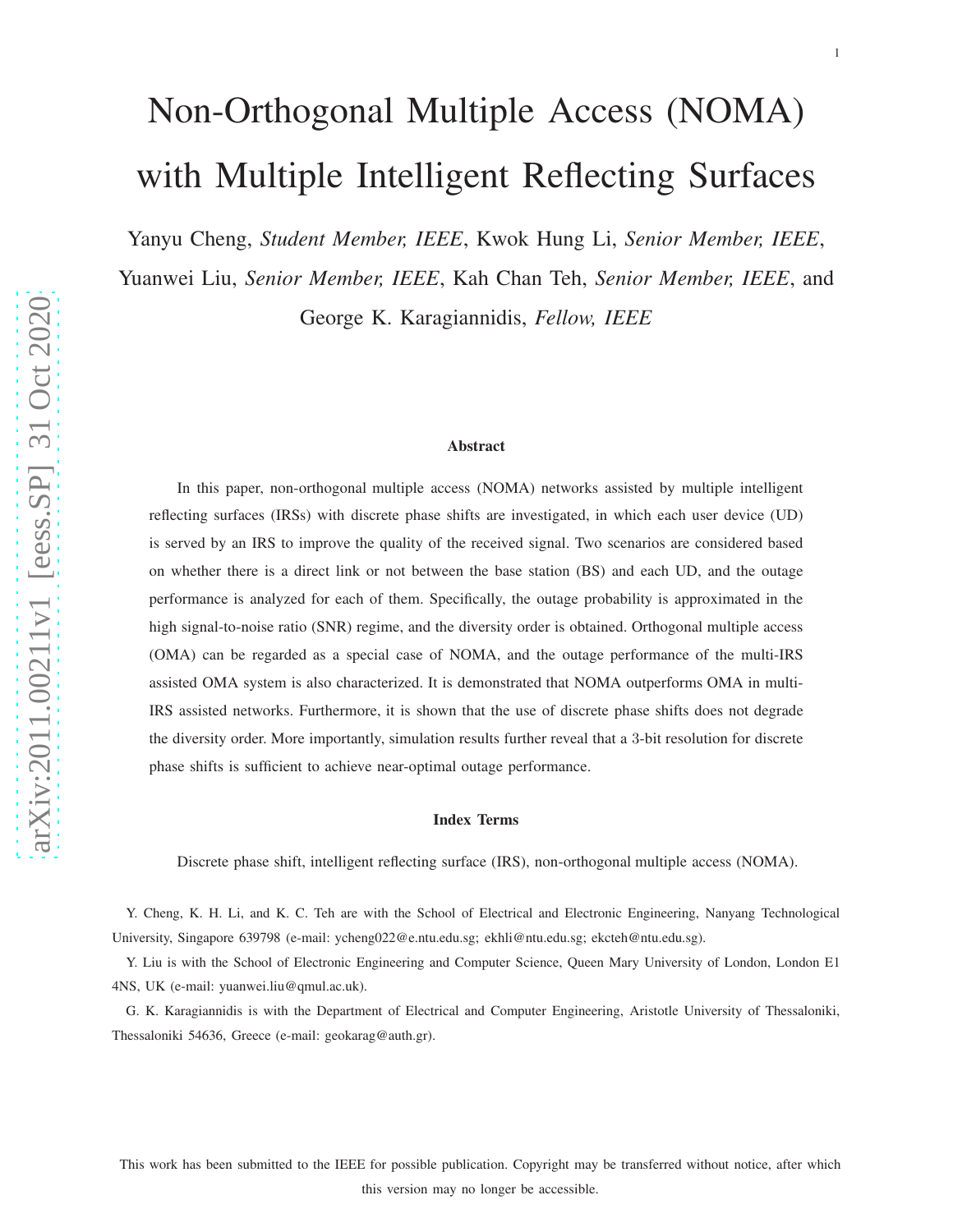# I. INTRODUCTION

Non-orthogonal multiple access (NOMA) has been proposed as a candidate technique for future wireless communication networks [\[1\]](#page-26-0). The key idea of NOMA is to allocate multiple users to an orthogonal resource block, e.g., a time slot, a frequency band, a spreading code, but with different power levels [\[2\]](#page-26-1), [\[3\]](#page-26-2). It has been demonstrated that NOMA outperforms the conventional orthogonal multiple access (OMA) from the aspects of spectral efficiency, connection density, and user fairness [\[4\]](#page-26-3).

On the other hand, intelligent reflecting surfaces (IRSs) are envisioned to provide reconfigurable wireless environments for future communication networks, which are also named reconfigurable intelligent surfaces (RISs) and large intelligent surfaces (LISs) [\[5\]](#page-26-4). Specifically, an IRS consists of a large number of reconfigurable passive elements, and each element can induce a change of amplitude and phase for the incident signal [\[6\]](#page-26-5), [\[7\]](#page-27-0). By appropriately adjusting amplitude-reflection coefficients and phase-shift variables, it can improve the link quality and enhance the coverage significantly [\[8\]](#page-27-1)–[\[10\]](#page-27-2). Compared with the conventional communication assisting techniques such as relays, the IRS consumes less energy due to passive reflection and is able to operate in full-duplex (FD) mode without self-interference [\[11\]](#page-27-3). Therefore, IRSs have been proposed as a cost-effective solution to enhance the spectral and energy efficiency of future wireless communication networks [\[12\]](#page-27-4), [\[13\]](#page-27-5). Also, IRSs have been introduced to NOMA networks for performance enhancement.

# *A. Related Work*

*NOMA:* The performance of NOMA was first explored by simulations with different power allocation schemes, i.e., proportional fairness scheduler [\[14\]](#page-27-6), tree-search based transmission power allocation [\[15\]](#page-27-7), and fractional transmission power allocation [\[16\]](#page-27-8), which demonstrated that NOMA outperforms the conventional OMA. In [\[17\]](#page-27-9), Ding *et al.* evaluated the performance of a downlink NOMA system with randomly roaming users and showed that NOMA has better performance than OMA on the ergodic sum rate. Following that, Ding *et al.* studied the impact of user pairing on the sum rate of fixed-power-allocation NOMA and cognitiveradio-inspired NOMA systems [\[18\]](#page-27-10). In [\[19\]](#page-27-11), Oviedo *et al.* demonstrated that NOMA using a fair power allocation approach can always outperform OMA in terms of the capacity for each user, regardless of channel conditions. In [\[20\]](#page-27-12), Xu *et al.* proposed a new evaluation criterion to analyze the performance gain of NOMA over OMA. In [\[21\]](#page-27-13), Liu *et al.* applied the simultaneous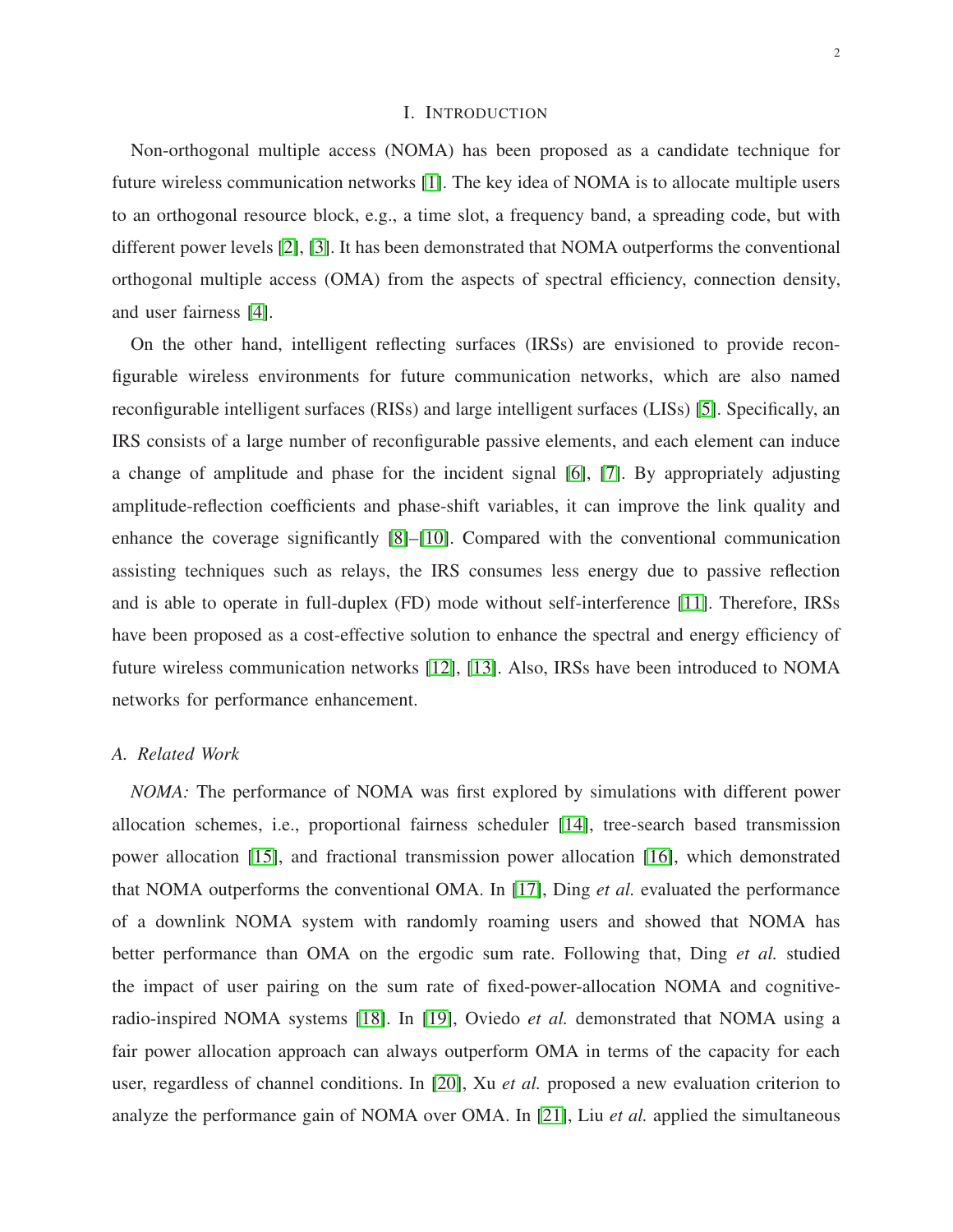wireless information and power transfer (SWIPT) to NOMA networks and proved that the use of SWIPT does not degrade the diversity order as compared to the conventional NOMA.

*IRSs with continuous phase shifts:* IRSs have attracted intensive research interest from both academia and industry [\[22\]](#page-27-14), [\[23\]](#page-27-15). In [\[24\]](#page-27-16), the superiority of an IRS was indicated as compared with a half-duplex (HD) decode-and-forward (DF) relay. In [\[25\]](#page-27-17), the performance of a system aided by multiple IRSs was evaluated, and it was revealed that the IRS-aided system outperforms the FD DF relay (FDR)-aided system when the number of IRSs exceeds a certain value. Besides wireless communication systems, IRSs can also be applied to optical communication systems. In [\[26\]](#page-27-18), it was revealed that the outage probability for an optical communication system can be reduced by introducing an IRS. Passive-beamforming design for IRSs is critical to system performance. In [\[27\]](#page-28-0), multiple IRSs were deployed in a single-input single-output (SISO) system, and the phase shifts of IRSs were optimized by minimizing the outage probability. Active and passive beamforming were jointly optimized for IRS-aided multiple-input single-output (MISO) systems in [\[28\]](#page-28-1), [\[29\]](#page-28-2) with different objectives. For physical layer security, IRSs can also enhance system performance by blocking the signals of eavesdroppers [\[30\]](#page-28-3), [\[31\]](#page-28-4).

*IRSs with discrete phase shifts:* The aforementioned works assume that IRSs have continuous phase shifts. However, in practice, it is difficult to realize continuous phase shifts due to hardware limitations. Moreover, the complexity and cost will be extremely high especially when there are a large number of reflecting elements. Thus, it is more practical to consider discrete phase shifts for each reflecting element. In [\[32\]](#page-28-5), the performance of an IRS-aided SISO system was evaluated from the data rate perspective. In [\[33\]](#page-28-6), a MISO IRS-aided system with discrete phase shifts was considered, and the active beamforming at the BS and the passive beamforming at the IRS were jointly optimized to maximize the weighted sum rate. In [\[34\]](#page-28-7), the uplink transmission for an IRS-aided system was studied. Specifically, the problems of the channel estimation and passive beamforming for the IRS with discrete phase shifts were investigated. In [\[35\]](#page-28-8), the relation between the reflection amplitude and the phase shift was characterized, and the transmit power was minimized by designing active and passive beamforming. In [\[36\]](#page-28-9) and [\[37\]](#page-28-10), the transmit power was minimized by designing the continuous transmit beamforming at the BS and the discrete passive beamforming at the IRS. In [\[38\]](#page-28-11), the symbol error rate was minimized by optimizing the precoding at the BS and the phase shifts at the IRS.

*IRS-assisted NOMA:* The combination of these two critical techniques, i.e., IRS and NOMA, has also been widely investigated. In [\[39\]](#page-28-12), an IRS was deployed to improve the coverage by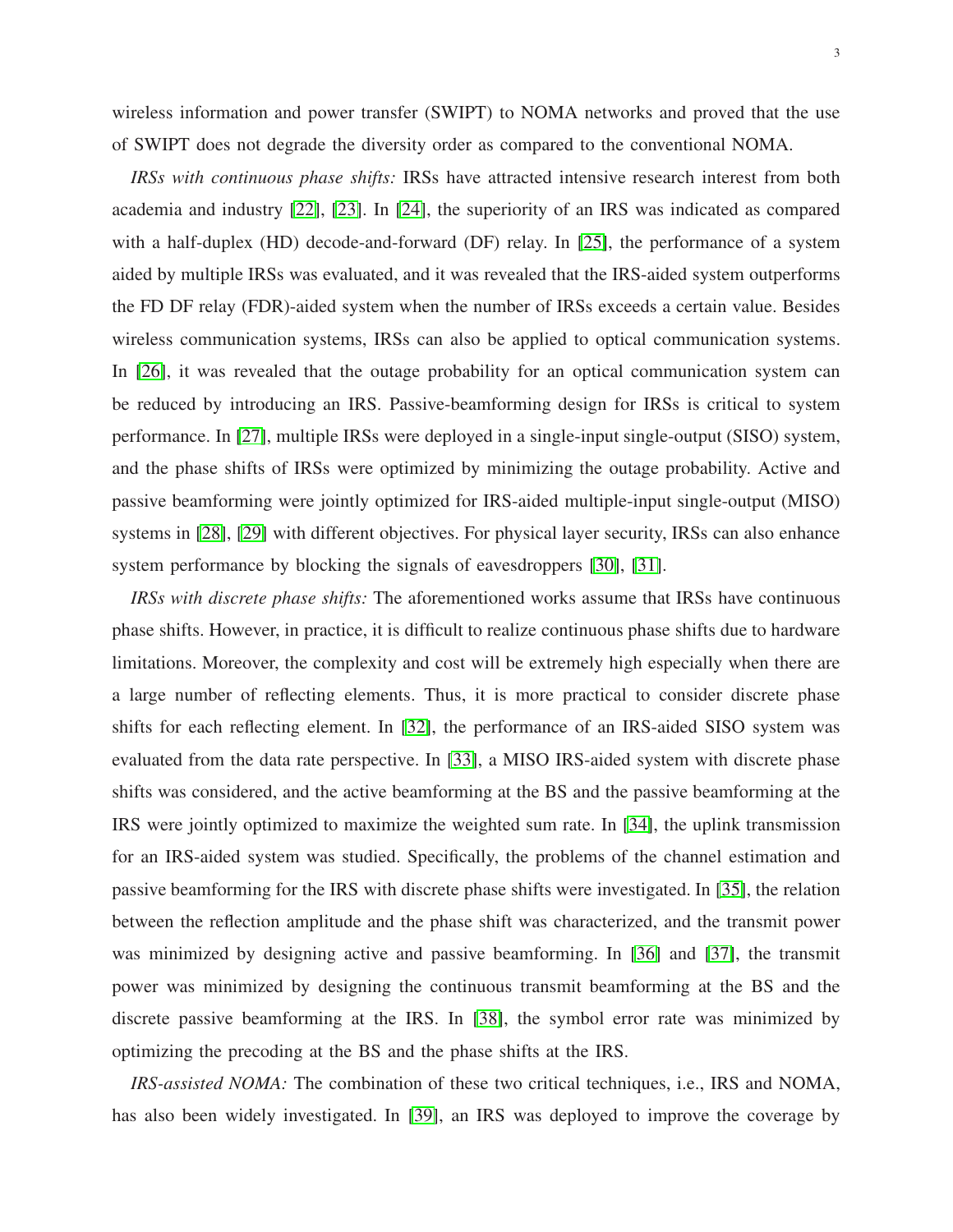assisting a cell-edge UD in data transmission, where this cell-edge user device (UD) is paired with a cell-center UD under the NOMA scheme. In [\[40\]](#page-28-13), the impact of random phase shifting and coherent phase shifting for an IRS-aided NOMA system was further investigated. In [\[41\]](#page-28-14) and [\[42\]](#page-28-15), beamforming vectors of the base station (BS) and the IRS were optimized for an IRS-assisted NOMA system. The aforementioned works assumed that the BS-IRS-UD channel is non-line-of-sight (NLoS). Since the IRS can be pre-deployed, the path between the BS and the IRS may have line-of-sight (LoS) [\[43\]](#page-28-16)–[\[45\]](#page-28-17). In [\[43\]](#page-28-16), Yang *et al.* assumed the BS-IRS-UD link to be LoS and optimized the active and passive beamforming vectors for a NOMA system aided by an IRS. In [\[44\]](#page-28-18), Liu *et al.* adopted machine learning approaches to jointly designing power allocation, passive beamforming, and the position of IRS for IRS-assisted NOMA systems. In [\[45\]](#page-28-17), the IRS's parameters were designed for a prioritized UD in an IRS-assisted NOMA network.

#### *B. Motivation and Contributions*

The current works related to IRSs with discrete phase shifts mainly focus on optimizing beamforming vectors for IRS-assisted OMA systems [\[32\]](#page-28-5)–[\[38\]](#page-28-11). Due to the consideration of IRSs with discrete phase shifts, it is a challenging task to evaluate system performance. This motivates us to characterize the performance of IRS-assisted NOMA and OMA systems with discrete phase shifts. On the other hand, a system assisted by multiple IRSs is also practical, and therefore, multiple IRSs are considered in this paper. The contributions are summarized as follows:

- We characterize the performance of multi-IRS aided NOMA networks with discrete phase shifts. More specifically, we consider two scenarios based on whether there are direct links between the BS and UDs or not.
- To be practical, we adopt the Nakagami-m fading model for the BS-UD, BS-IRS, and IRS-UD links so that these links can be either LoS or NLoS. Correspondingly, for each scenario, we derive the probability density function (PDF) and the cumulative distribution function (CDF) of the ordered channel gain by utilizing the Laplace transform.
- We approximate the outage probabilities in the high signal-to-noise ratio (SNR) regime for both scenarios. In addition, the outage probability of continuous phase shifts is also approximated for comparisons.
- To gain further insight, we obtain the diversity order for each scenario. We demonstrate that discrete phase shifts do not jeopardize the performance in terms of diversity order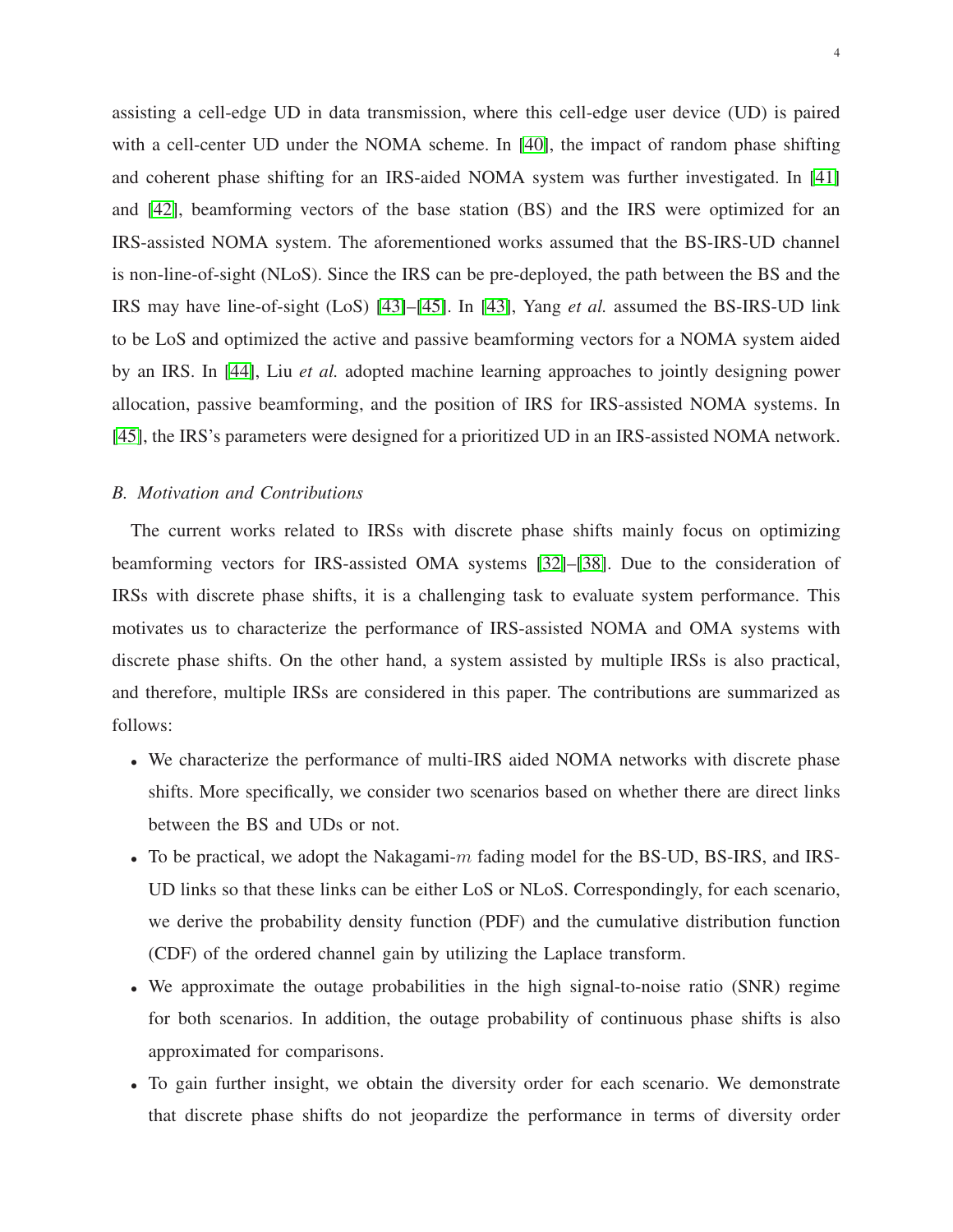as compared with continuous phase shifts. Simulation results further reveal that a 3-bit resolution for phase shifts is sufficient to achieve the near-optimal outage performance.

# *C. Outline and Notation*

The remainder of this paper is organized as follows. In Section [II,](#page-4-0) the system model of multi-IRS assisted NOMA with discrete phase shifts is described. The performance analysis of scenario I is conducted in Section [III,](#page-7-0) followed by the analysis of scenario II in Section [IV.](#page-12-0) Furthermore, numerical and simulation results are presented in Section [V.](#page-18-0) Finally, our conclusion is drawn in Section [VI.](#page-22-0)

In this paper, scalars are denoted by italic letters. Vectors and matrices are denoted by boldface letters. For a vector v,  $v^T$  denotes the transpose of v.  $diag(v)$  denotes a diagonal matrix in which each diagonal element is the corresponding element in v, respectively.  $arg(\cdot)$  denotes the argument of a complex number.  $\mathbb{C}^{x \times y}$  denotes the space of  $x \times y$  complex-valued matrices.  $P_r(\cdot)$  denotes the probability.

# II. SYSTEM MODEL

<span id="page-4-0"></span>We consider a NOMA network assisted by multiple IRSs with discrete phase shifts. Specifically, there is a single-antenna BS and N IRSs, denoted by  $R_1, R_2, \dots, R_N$ . All IRSs can be pre-deployed and have a sufficient distance from each other. Therefore, each IRS has a service coverage without overlapping with other IRSs' service areas, and the interference signals reflected from neighboring IRSs can be neglected due to the severe path loss [\[39\]](#page-28-12). Within the service area of each IRS, we select a single-antenna UD for this IRS. All  $N$  selected UDs, denoted by  $U_1, U_2$ ,  $\cdots$ , U<sub>N</sub>, form a NOMA group, and each UD is assisted by the corresponding IRS to communicate with the BS. Based on distances between the BS and all UDs, we consider two scenarios, scenario I and scenario II. More specifically, in scenario I, all UDs are far away from the BS, and there is no direct link between the BS and each UD as shown in Fig. [1\(](#page-5-0)a), while in scenario II, all UDs can communicate with the BS directly as shown in Fig.  $1(b)$ . Each IRS has K discrete elements. The reflection-coefficient matrix of R<sub>n</sub>, denoted by  $\Theta_n = \text{diag} \left( \beta_1^n e^{j\theta_1^n}, \beta_2^n e^{j\theta_2^n}, \cdots, \beta_K^n e^{j\theta_K^n} \right)$ , can be intelligently adjusted by the IRS based on channel conditions, where  $\beta_k^n \in (0,1]$  and  $\theta_k^n$  are the fixed amplitude reflection coefficient and the phase-shift variable of the kth element, respectively. To be practical, we consider discrete phase shifts which have b-bit resolution with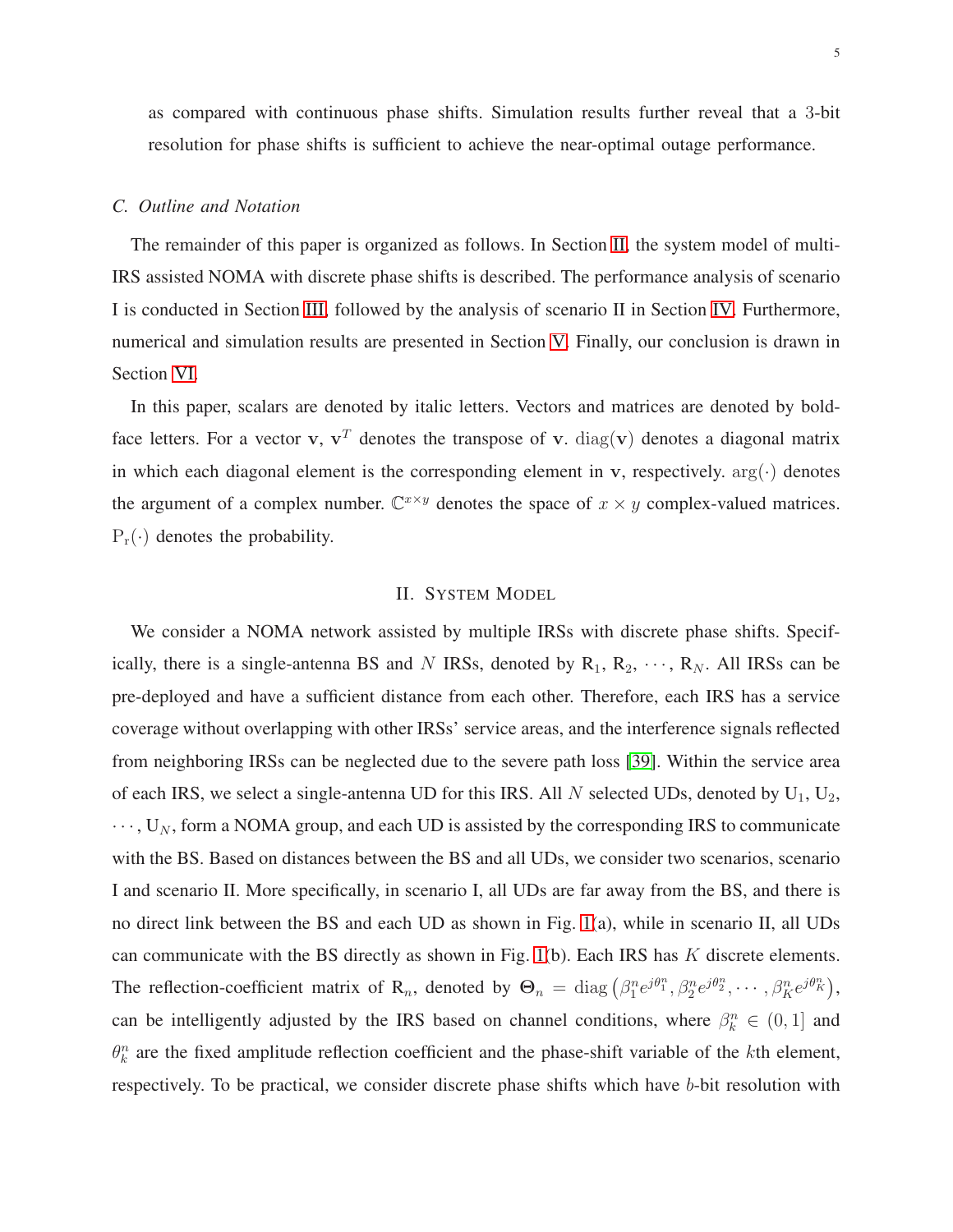<span id="page-5-0"></span>

(a) The scenario where UDs cannot communicate with the BS directly.

(b) The scenario where UDs can communicate with the BS directly.

Fig. 1: The system models of multi-IRS assisted NOMA with discrete phase shifts for two scenarios.

 $L = 2<sup>b</sup>$  levels. By uniformly quantizing the interval  $[0, 2\pi)$ , we have the set of discrete phase-shift variables,  $\mathcal{D} = \left\{ \frac{\Delta}{2} \right\}$  $\frac{\Delta}{2}$ ,  $\frac{3\Delta}{2}$  $\frac{\sqrt{\Delta}}{2}, \cdots, \frac{(2L-1)\Delta}{2}$ , where  $\Delta = 2\pi/L$ .

#### *A. Channel Model*

For both scenarios, all channels experience quasi-static flat fading, and the channel state information (CSI) of all channels is assumed to be perfectly known at the BS. The channel between the BS and  $R_n$  is denoted by  $G_n \in \mathbb{C}^{1 \times K}$ . The channel between  $R_n$  and  $U_n$  is denoted by  $g_n \in \mathbb{C}^{K \times 1}$ . Particularly, they are  $G_n = [G_1^n, G_2^n, \cdots, G_K^n]$  and  $g_n = [g_1^n, g_2^n, \cdots, g_K^n]^T$ , respectively. All elements in G and g follow the Nakagami- $m$  fading model with fading parameters  $m<sub>G</sub>$  and  $m<sub>g</sub>$ , respectively. For scenario II, besides BS-IRS-UD links, there are direct links between the BS and UDs. The channel between the BS and  $U_n$  is denoted by  $h_n$ , which follows the Nakagami-m fading model with the fading parameter  $m_h$ .

All links can be either LoS or NLoS for different scenarios. In particular, it is NLoS for  $m<sub>G</sub> = 1$  and it is LoS for  $m<sub>G</sub> > 1$  ( $\mathcal{G} \in \{G, g, h\}$ ).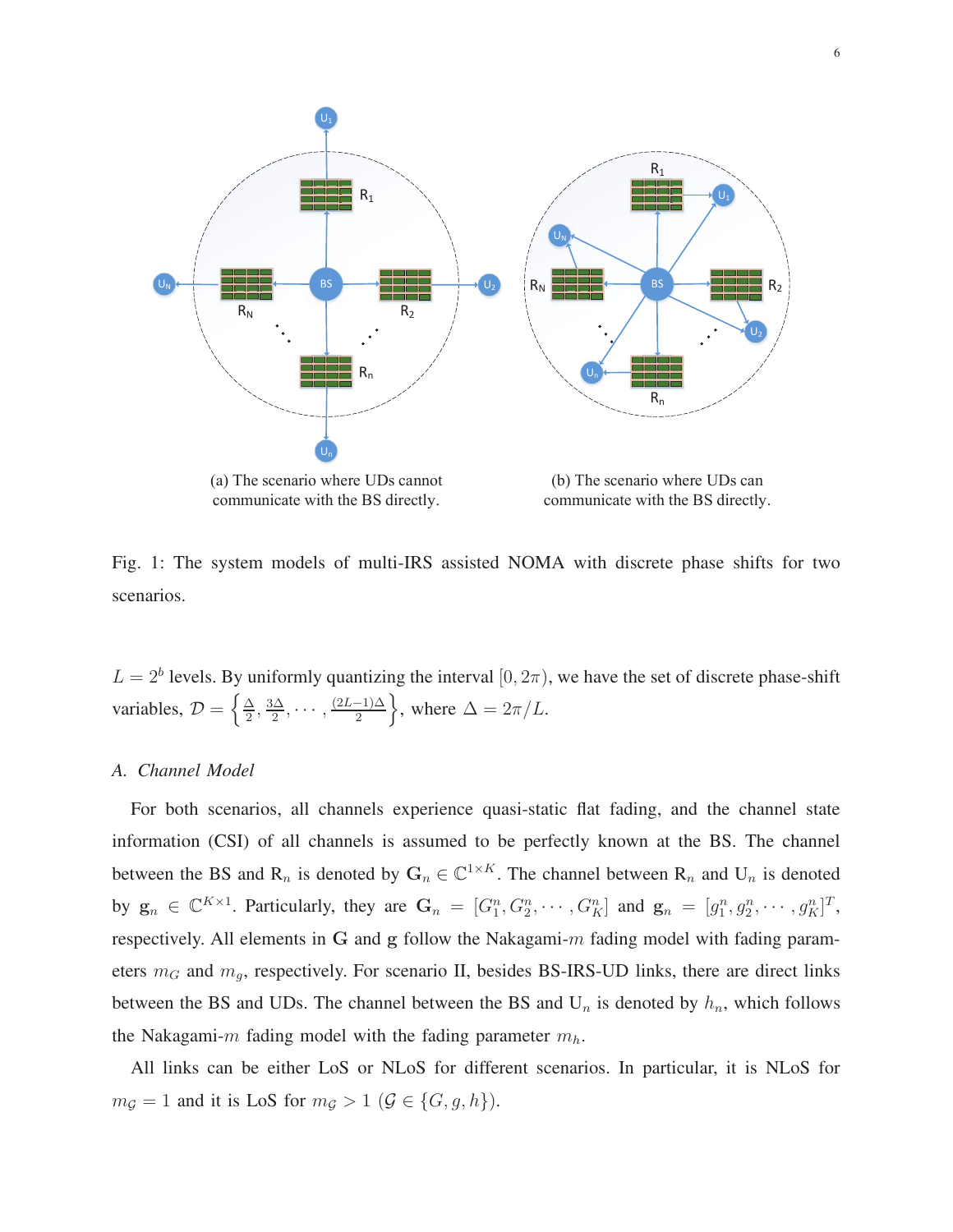# *B. Signal Model*

*1) Scenario I:* In scenario I, there is no direct link between the BS and each UD. Without loss of generality, assume that  $|G_1 \Theta_1 g_1| \leq |G_2 \Theta_2 g_2| \leq \cdots \leq |G_N \Theta_N g_N|$ . The BS broadcasts the signal  $x$  which is given by

$$
x = \sum_{n=1}^{N} \sqrt{\alpha_n P} s_n,
$$
\n(1)

where P denotes the transmit power,  $s_n$  is the transmitted signal to  $U_n$ ,  $\alpha_n$  is the power allocation coefficients  $(\alpha_1 > \alpha_2 > \cdots > \alpha_N, \sum_{n=1}^N \alpha_n = 1)$ . The received signals at  $U_n$  is given by

$$
y_n^1 = \mathbf{G}_n \mathbf{\Theta}_n \mathbf{g}_n x + n_n,\tag{2}
$$

where  $n_n$  is the additive white Gaussian noise (AWGN) at  $U_n$ . Based on the successive interference cancellation (SIC) principle, the signal-to-interference-plus-noise ratio (SINR) of detecting  $U_l$ 's signal at  $U_n$   $(l \leq n < N$  or  $l < n = N)$  is given by

$$
\Psi_{n\leftarrow l}^{1} = \frac{|\mathbf{G}_n \mathbf{\Theta}_n \mathbf{g}_n|^2 \alpha_l}{|\mathbf{G}_n \mathbf{\Theta}_n \mathbf{g}_n|^2 \sum_{i=l+1}^{N} \alpha_i + 1/\rho},
$$
\n(3)

where  $\rho = P/\sigma_n^2$ . As a special case, when  $l = n = N$ , the SNR of decoding  $U_N$ 's signal at  $U_N$ , is given by

$$
\Psi_{N\leftarrow N}^1 = |\mathbf{G}_N \mathbf{\Theta}_N \mathbf{g}_N|^2 \alpha_N \rho. \tag{4}
$$

*2) Scenario II:* As compared with scenario I, the difference is that there are direct links between the BS and all UDs in scenario II. Without loss of generality, assume that  $|h_1 +$  $|\mathbf{G}_1\mathbf{\Theta}_1\mathbf{g}_1| \leq |h_2 + \mathbf{G}_2\mathbf{\Theta}_2\mathbf{g}_2| \leq \cdots \leq |h_N + \mathbf{G}_N\mathbf{\Theta}_N\mathbf{g}_N|$ . The received signal at  $U_n$  is given by

$$
y_n^2 = (h_n + \mathbf{G}_n \mathbf{\Theta}_n \mathbf{g}_n) x + n_n. \tag{5}
$$

The SINR of detecting U<sub>l</sub>'s signal at U<sub>n</sub>  $(l \le n < N$  or  $l < n = N)$  is given by

$$
\Psi_{n\leftarrow l}^{2} = \frac{|h_{n} + \mathbf{G}_{n}\mathbf{\Theta}_{n}\mathbf{g}_{n}|^{2}\alpha_{l}}{|h_{n} + \mathbf{G}_{n}\mathbf{\Theta}_{n}\mathbf{g}_{n}|^{2}\sum_{i=l+1}^{N}\alpha_{i} + 1/\rho}.
$$
\n(6)

For the special case of  $l = n = N$ , the SNR of decoding  $U_N$ 's signal at  $U_N$ , is given by

$$
\Psi_{N\leftarrow N}^2 = |h_n + \mathbf{G}_N \mathbf{\Theta}_N \mathbf{g}_N|^2 \alpha_N \rho. \tag{7}
$$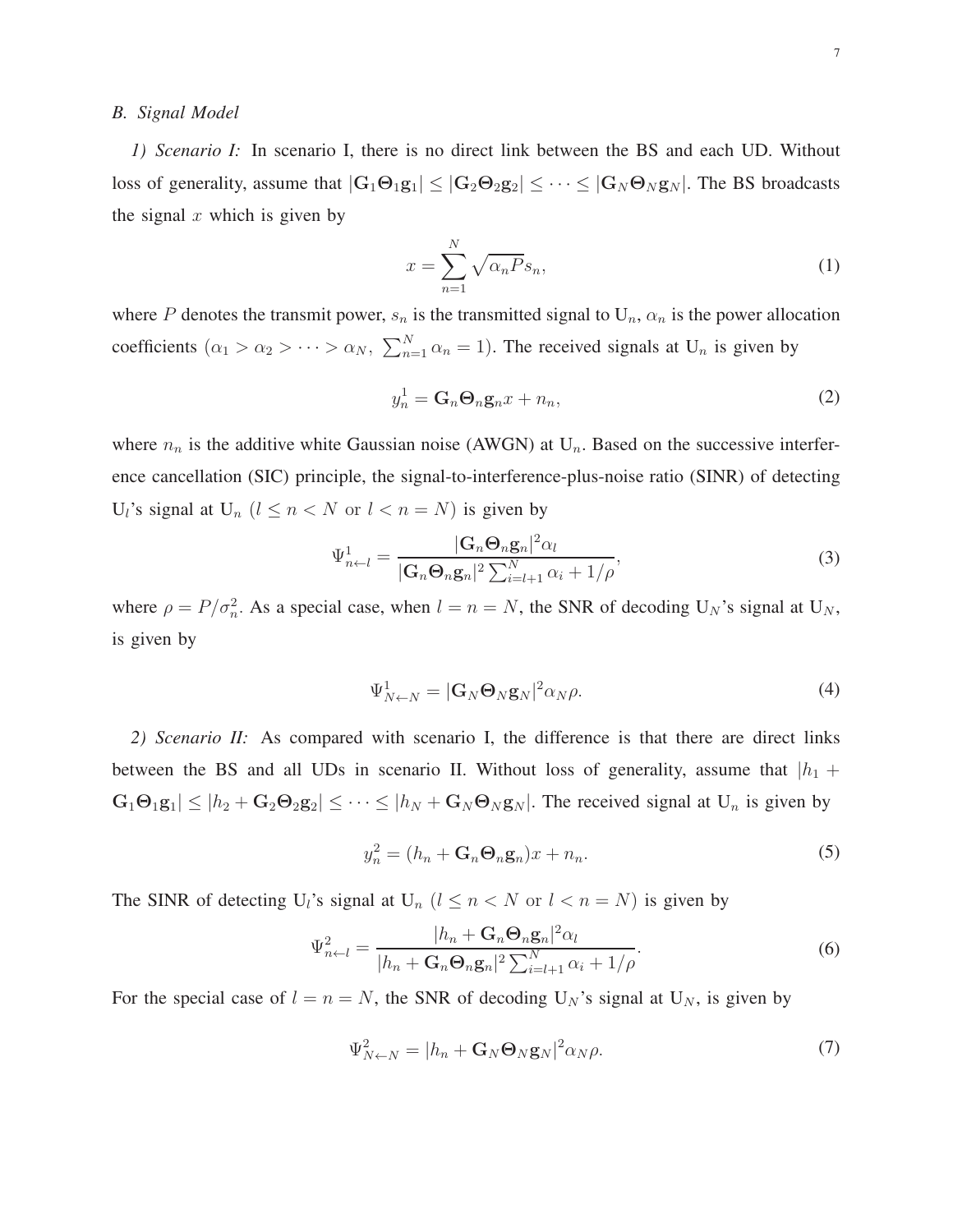# III. THE SCENARIO WITHOUT DIRECT LINKS

<span id="page-7-0"></span>In this section, we analyze the outage performance of scenario I. To derive the outage probability, the channel statistics are required.

#### *A. IRS Parameters for Scenario I*

When the direct link between the BS and each UD is not available, we aim to provide the best channel quality to each UD by adjusting the parameters of each IRS. For the BS-IRS-U<sub>n</sub> link, it is to maximize  $|\mathbf{G}_n \mathbf{\Theta}_n \mathbf{g}_n| =$  $\sum_{k=1}^K \beta_k^n G_k^n g_k^n e^{j\theta_k^n}$  $(j = \sqrt{-1})$ . This can be achieved by intelligently adjusting  $\theta_k^n$ , the phase-shift variable of each element. By adjusting phase shifts of all  $G_k^n g_k^n e^{j\theta_k^n}$  to be the same, we can obtain the optimal continuous phase-shift variables. There are more than one solution for  $\{\theta_k^n\}$   $(k = 1, 2, \dots, K)$ , and the generalized solution is given by  $\bar{\theta}_k^{1,n} = \tilde{\theta}_n - \arg(G_k^n g_k^n)$ , where  $\tilde{\theta}_n$  is an arbitrary constant ranging in  $[0, 2\pi)$ . After adopting optimal continuous phase shifts  $\{\bar{\theta}_k^{1,n}\}$  $\{k^{1,n}\}\$ , we have

$$
|\mathbf{G}_n\mathbf{\Theta}_n\mathbf{g}_n| = \beta \left| \sum_{k=1}^K G_k^n g_k^n e^{j\bar{\theta}_k^{1,n}} \right| = \beta \sum_{k=1}^K |G_k^n| |g_k^n|,\tag{8}
$$

where we assume that  $\beta_k^n = \beta$ ,  $\forall n, k$ , without loss of generality.

Since we consider discrete phase shifts, we can adjust the phase-shift variable of each element to be close to the optimal continuous phase-shift variable. Denote the optimal discrete phase-shift variable by  $\hat{\theta}_k^{1,n}$  $k^{1,n}$ . Then, we have

$$
\hat{\theta}_k^{1,n} = \Delta \left( \left\lfloor \frac{\bar{\theta}_k^{1,n}}{\Delta} \right\rfloor + \frac{1}{2} \right),\tag{9}
$$

where  $\lfloor \cdot \rfloor$  is the floor function. The quantization error at the kth element is given by  $\theta_k^{1,n,er}$  =  $\hat{\theta}_k^{1,n} - \bar{\theta}_k^{1,n}$  $\frac{1}{k}$ , which is uniformly distributed in  $\left[-\frac{\Delta}{2}\right]$  $\frac{\Delta}{2}$ ,  $\frac{\Delta}{2}$  $\frac{\Delta}{2}$ ). As such, after adopting the optimal discrete phase-shift variables  $\left\{\hat{\theta}_k^{1,n}\right\}$  $\binom{1,n}{k}$ , we can obtain the equivalent channel gain as

$$
|\mathbf{G}_n \mathbf{\Theta}_n \mathbf{g}_n| = \beta \left| \sum_{k=1}^K G_k^n g_k^n e^{j \hat{\theta}_k^{1,n}} \right| = \beta \left| \sum_{k=1}^K G_k^n g_k^n e^{j \bar{\theta}_k^{1,n}} e^{j \theta_k^{1,n,er}} \right| = \beta \left| \sum_{k=1}^K |G_k^n| |g_k^n| e^{j \theta_k^{1,n,er}} \right|.
$$
 (10)

To verify our analysis of the optimal discrete phase shifts, we have conducted Monte Carlo simulations, and the results are shown in Fig. [2.](#page-8-0) It is observed that the ratio of the equivalent channel gain with discrete phase shifts to that with continuous phase shifts increases with the value of b, and gradually approaches 1.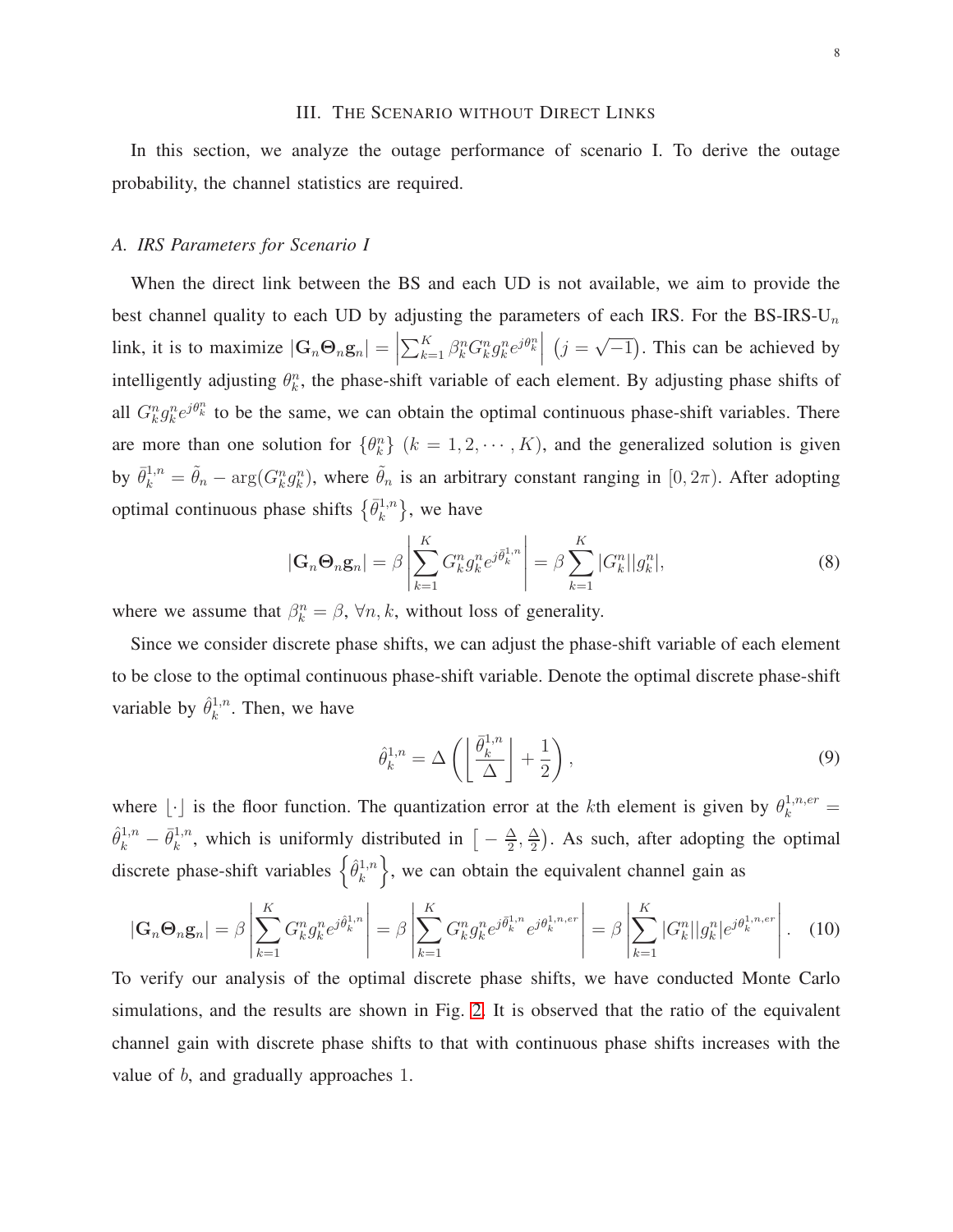<span id="page-8-0"></span>

Fig. 2: The ratio of the average equivalent channel gain with discrete phase shifts to that with continuous phase shifts when  $m_G = 2$ ,  $m_g = 1$ , and  $\beta = 0.9$  in scenario I.

# *B. Channel Statistics without Direct Link*

In [\[40\]](#page-28-13) and [\[46\]](#page-29-0), it is proved that the CLT-based channel statistics of the BS-IRS-UD link are inaccurate when the channel gain is near 0, and the Laplace transform is used to derive the accurate channel statistics for channel gain near 0. Therefore, we directly use the Laplace transform to derive new channel statistics before ordering, and then, we obtain the ordered channel statistics. For scenario I, the new channel statistics are shown in the following lemma.

<span id="page-8-1"></span>**Lemma 1.** *Denote that*  $Y_n = \beta$  $\sum_{k=1}^{K} |G_k^n| |g_k^n| e^{j \theta_k^{1,n,er}}$ *which is the* n*th channel gain in ascending order. Based on order statistics, when*  $m_G \neq m_g$  *and*  $b \geq 2$ *, the CDF of*  $Y_n$  *for*  $y \to 0^+$  *is approximated as*

$$
F_{Y_n}^{0^+}(y) \approx \frac{N!}{(N-n)!(n-1)!} \sum_{i=0}^{N-n} \binom{N-n}{i} \frac{(-1)^i}{n+i} \xi_1^{n+i} y^{2m_s K(n+i)},\tag{11}
$$

*where*  $a = \beta \cos \left( \frac{\pi}{2l} \right)$  $\left(\frac{\pi}{2^b}\right)$ *,*  $m_s = \min\{m_G, m_g\}$ *,*  $m_l = \max\{m_G, m_g\}$ *, and* 

$$
\xi_1 = \left(\frac{\sqrt{\pi}4^{m_s - m_l + 1}(m_s m_l)^{m_s} \Gamma(2m_s) \Gamma(2m_l - 2m_s)}{\Gamma(m_s) \Gamma(m_l) \Gamma(m_l - m_s + \frac{1}{2})}\right)^K \frac{1}{2m_s K a^{2m_s K} \Gamma(2m_s K)},
$$
(12)

*with*  $\Gamma(\cdot)$  *denoting the gamma function. Note that equality holds when*  $b \to \infty$ *.* 

*Proof.* See Appendix [A.](#page-23-0)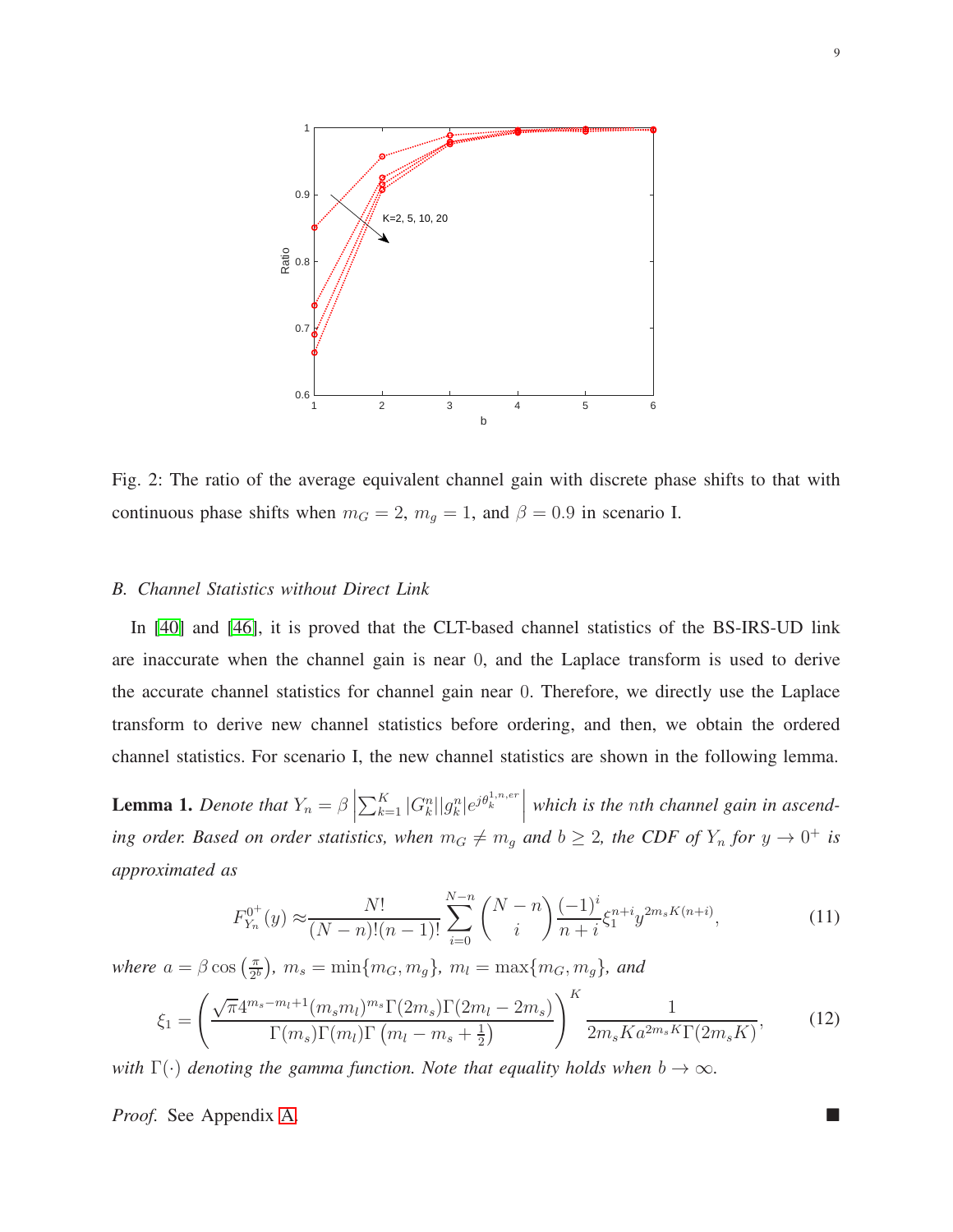The outage probability of  $U_n$  under the NOMA scheme is given by

$$
\mathbb{P}_n^1 = 1 - \mathbb{P}_r(\Psi_{n+1}^1 \ge \tilde{\gamma}_1, \Psi_{n+2}^1 \ge \tilde{\gamma}_2, \cdots, \Psi_{n+n}^1 \ge \tilde{\gamma}_n),\tag{13}
$$

where  $\tilde{\gamma}_i = 2^{\tilde{R}_i} - 1$  with  $\tilde{R}_i$  being the target rate of  $U_i$ . Furthermore,  $\mathbb{P}_n$  can be transformed into

$$
\mathbb{P}_n^1 = 1 - \mathcal{P}_r \left( Y_n^2 \ge \tilde{\rho}_{n+1}, Y_n^2 \ge \tilde{\rho}_{n+2}, \cdots, Y_n^2 \ge \tilde{\rho}_{n+n} \right)
$$
  
= 
$$
\mathcal{P}_r \left( Y_n^2 < \tilde{\rho}_{n,max} \right), \tag{14}
$$

where  $\tilde{\rho}_{n,max} = \max \{ \tilde{\rho}_{n \leftarrow 1}, \tilde{\rho}_{n \leftarrow 2}, \cdots, \tilde{\rho}_{n \leftarrow n} \}$  and

$$
\tilde{\rho}_{n\leftarrow l} = \begin{cases}\n\frac{\tilde{\gamma}_l}{\rho \left(\alpha_l - \tilde{\gamma}_l \sum_{i=l+1}^N \alpha_i\right)}, l \leq n < N \text{ or } l < n = N, \\
\frac{\tilde{\gamma}_N}{\rho \alpha_N}, & l = n = N.\n\end{cases} \tag{15}
$$

Note that we need to ensure that  $\alpha_l - \tilde{\gamma}_l \sum_{i=l+1}^N \alpha_i > 0$  for  $1 \le l \le N-1$ .

Based on Lemma [1,](#page-8-1) we can derive the high-SNR approximation of the outage probability as shown in the following proposition.

**Proposition 1.** *Under the NOMA scheme in scenario I, the outage probability of U<sub>n</sub> in the high-SNR regime when*  $b \geq 2$  *is approximated as* 

$$
\mathbb{P}_n^{1,\infty} \approx \frac{N!}{(N-n)!n!} \xi_1^n \tilde{\rho}_{n,max}^{nm_s K}.
$$
 (16)

<span id="page-9-0"></span>*Note that the approximation in the high-SNR regime is more accurate when* b *is larger.*

*Proof.* First, we have

$$
\mathbb{P}_n^{1,\infty} = F_{Y_n}^{0^+} \left( \sqrt{\tilde{\rho}_{n,max}} \right) \approx \frac{N!}{(N-n)!(n-1)!} \sum_{i=0}^{N-n} {N-n \choose i} \frac{(-1)^i}{n+i} \xi_1^{n+i} \tilde{\rho}_{n,max}^{m_s K(n+i)}.
$$
 (17)

Then, after extracting the lowest-order term, we can obtain [\(16\)](#page-9-0). This completes the proof.  $\blacksquare$ *Remark* 1. Based on the proof of Lemma [1,](#page-8-1) the approximation error of [\(16\)](#page-9-0) decreases as b increases.

<span id="page-9-1"></span>**Corollary 1.** In scenario I, when  $b \geq 2$ , the diversity order of the nth UD under the NOMA *scheme is*  $nm_sK$ .

*Proof.* Since  $\tilde{\rho}_{n,max} \propto \rho^{-1}$ , the diversity order can be determined as  $nm_sK$  according to [\(16\)](#page-9-0). This completes the proof.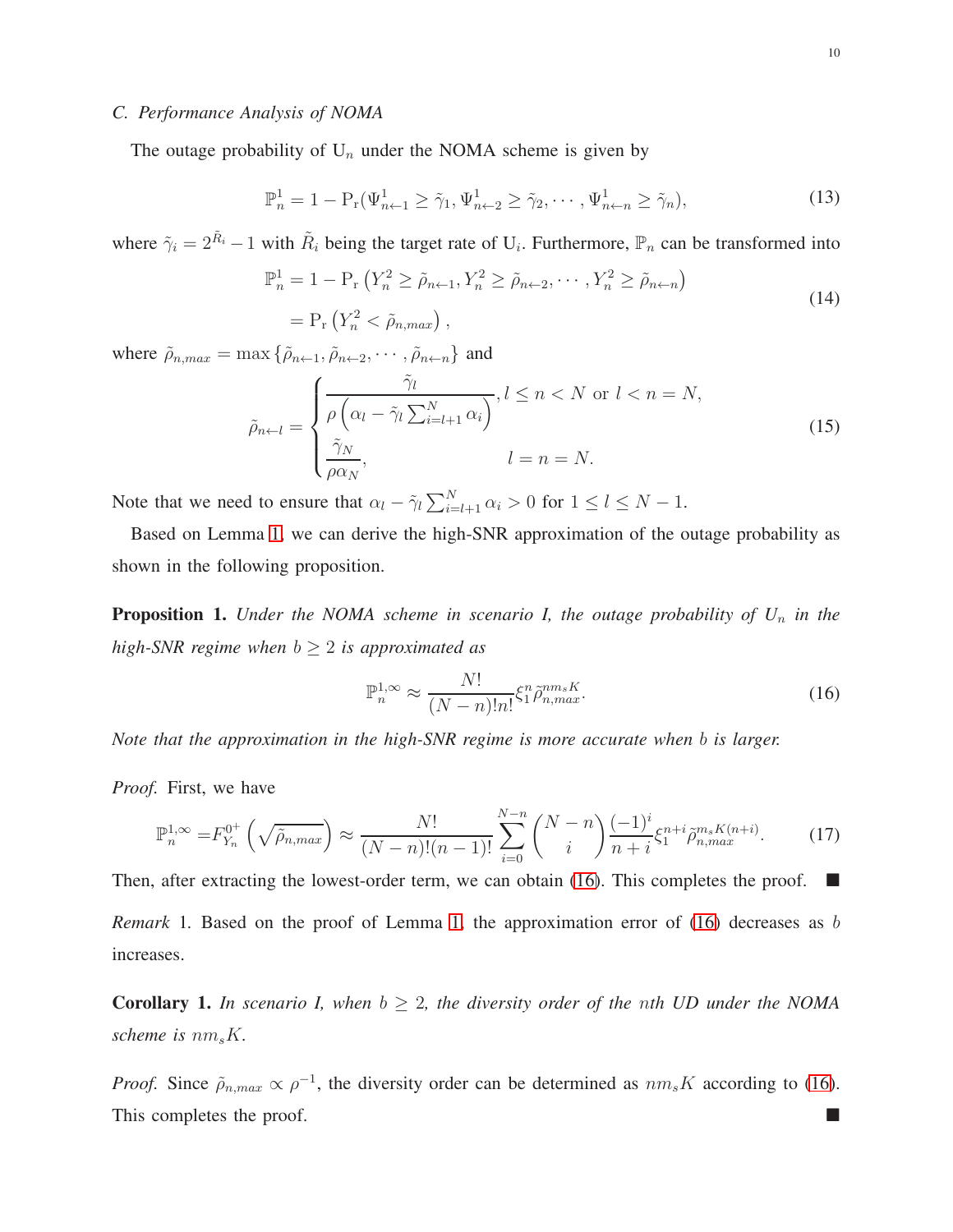*Remark* 2*.* In scenario I, the diversity order under the NOMA scheme is related to the number of IRS elements, Nakagami-m fading parameters of the BS-IRS-UD link, and the order of the channel gain.

*The Special Case of*  $b \to \infty$ *:* When  $b \to \infty$ , it is the special case of continuous phase shifts. In this case of scenario I, we can derive the high-SNR approximation of each UD's outage probability under the NOMA scheme for comparisons. The results are shown in the following proposition.

<span id="page-10-1"></span>Proposition 2. *When the phase shifts are continuous, under the NOMA scheme in scenario I, the outage probability of U*<sup>n</sup> *in the high-SNR regime is approximated as*

$$
\mathbb{P}_n^{1,b\to\infty} = \frac{N!}{(N-n)!n!} \xi_2^n \tilde{\rho}_{n,max}^{nm_s K},\tag{18}
$$

<span id="page-10-0"></span>*where*

$$
\xi_2 = \left(\frac{\sqrt{\pi}4^{m_s - m_l + 1}(m_s m_l)^{m_s} \Gamma(2m_s) \Gamma(2m_l - 2m_s)}{\Gamma(m_s) \Gamma(m_l) \Gamma(m_l - m_s + \frac{1}{2})}\right)^K \frac{1}{2m_s K \beta^{2m_s K} \Gamma(2m_s K)}.
$$
(19)

*Proof.* When  $b \to \infty$ , we have  $a \to \beta$ . Then, we can obtain [\(18\)](#page-10-0) after substituting  $a \to \beta$ into [\(16\)](#page-9-0). In addition, as mentioned in the proof of Lemma [1,](#page-8-1) the equality in [\(A.3\)](#page-23-1) holds when  $b \to \infty$ . Hence, [\(18\)](#page-10-0) is the asymptotic expression for U<sub>n</sub>'s outage probability. This completes the proof.

<span id="page-10-2"></span>Corollary 2. *In scenario I, for the special case of continuous phase shifts, the diversity order of the nth UD under the NOMA scheme is*  $nm_sK$ .

*Remark* 3*.* For scenario I, we observe that the multi-IRS assisted NOMA system with b-bit discrete phase shifts achieves the same diversity order as that with continuous phase shifts when  $b \geq 2$ , i.e., the application of discrete phase shifts does not jeopardize the diversity order.

# *D. Performance Analysis of OMA*

We use Multi-IRS assisted OMA scheme as the benchmark for comparisons. Since there is no ordering for the channel gains in the OMA scheme, all UDs have the same outage probability. The outage probability of each UD is given by

$$
\mathbb{P}^1_{OMA} = \mathcal{P}_r(\Psi^1_{OMA} < \tilde{\gamma}_{OMA}),\tag{20}
$$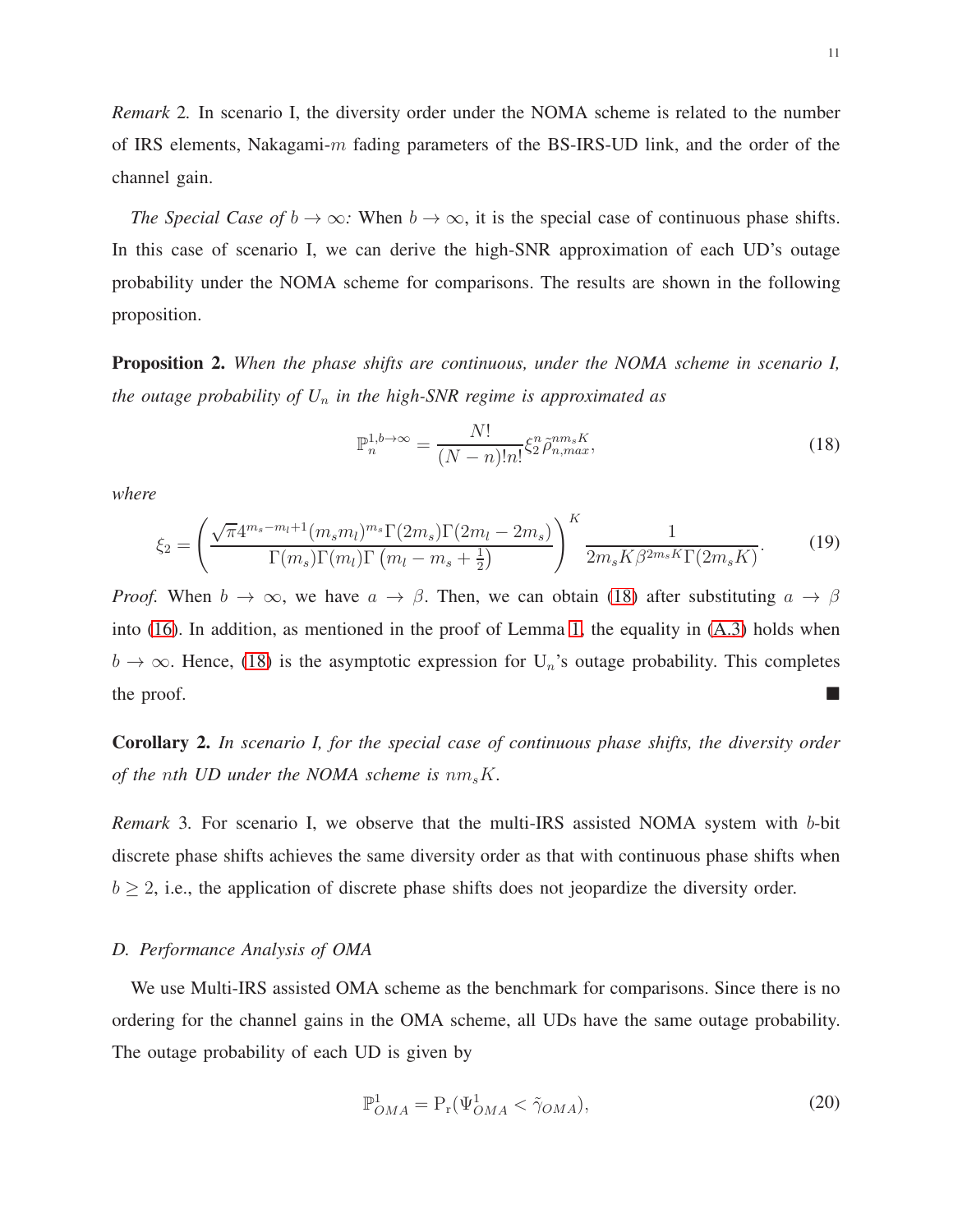where  $\Psi_{OMA}^1 = \rho |\mathbf{G}_n \mathbf{\Theta}_n \mathbf{g}_n|^2$  and  $\tilde{\gamma}_{OMA} = 2^{N\tilde{R}} - 1$ . Furthermore,  $\mathbb{P}_{OMA}^1$  can be transformed into

$$
\mathbb{P}_{OMA}^1 = \mathcal{P}_r \left( Y^2 < \frac{\tilde{\gamma}_{OMA}}{\rho} \right),\tag{21}
$$

where  $Y$  is the unordered equivalent channel gain.

**Proposition 3.** Under the OMA scheme in scenario I, the outage probability of  $U_n$  in the high-*SNR regime when*  $b \geq 2$  *is approximated as* 

$$
\mathbb{P}_{OMA}^{1,\infty} \approx \xi_1 \tilde{\gamma}_{OMA}^{m_s K} \rho^{-m_s K}.
$$
\n(22)

<span id="page-11-0"></span>*Note that the approximation in the high-SNR regime is more accurate when* b *is larger.*

*Proof.* First, we have

$$
\mathbb{P}_{OMA}^{1,\infty} = \mathbb{P}_{\mathbf{r}} \left( Y < \sqrt{\frac{\tilde{\gamma}_{OMA}}{\rho}} \right) = F_Y^{0^+} \left( \sqrt{\frac{\tilde{\gamma}_{OMA}}{\rho}} \right). \tag{23}
$$

The PDF of Y has been derived in the proof of Lemma [1](#page-8-1) as  $(A.12)$ . Therefore, we can derive [\(22\)](#page-11-0). This completes the proof.  $\blacksquare$ 

<span id="page-11-1"></span>**Corollary 3.** In scenario I, when  $b \geq 2$ , the diversity order of each UD under the OMA scheme is  $m_s K$ .

*Remark* 4*.* In scenario I, the diversity order under the OMA scheme is related to the number of IRS elements and Nakagami-m fading parameters of the BS-IRS-UD link.

*The Special Case of*  $b \to \infty$ *:* When  $b \to \infty$ , it is the special case of continuous phase shifts. In this case of scenario I, we can derive the high-SNR approximation of each UD's outage probability under the OMA scheme for comparisons, which is presented in the following proposition.

Proposition 4. *When the phase shifts are continuous, under the OMA scheme in scenario I, the outage probability of U*<sup>n</sup> *in the high-SNR regime is approximated as*

$$
\mathbb{P}_{OMA}^{1,b\to\infty} = \xi_2 \tilde{\gamma}_{OMA}^{m_s K} \rho^{-m_s K}.
$$
\n(24)

<span id="page-11-2"></span>*Proof.* It is similar to the proof of Proposition [2.](#page-10-1)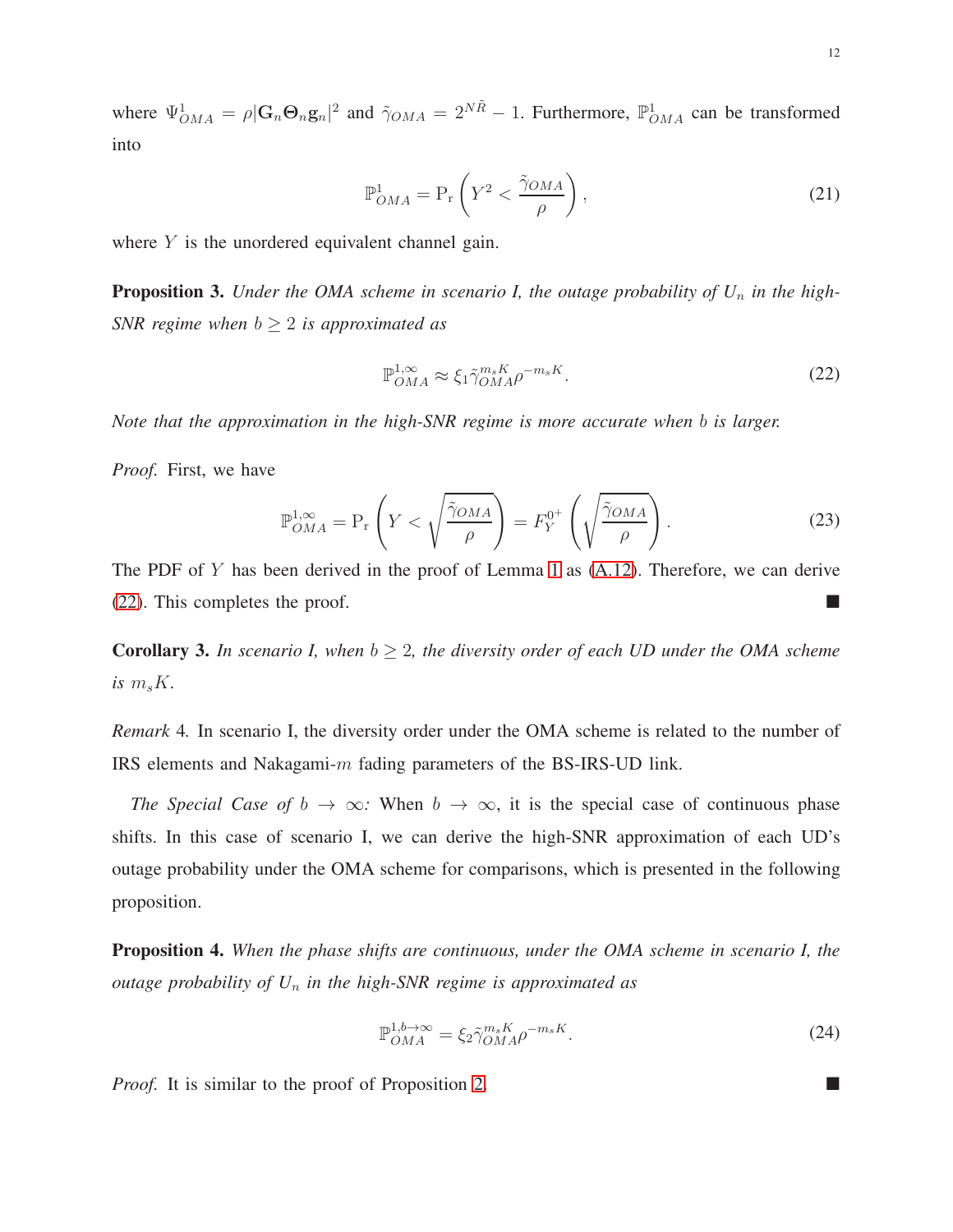<span id="page-12-1"></span>Corollary 4. *In scenario I, for the special case of continuous phase shifts, the diversity order of each UD under the OMA scheme is*  $m_sK$ .

*Remark* 5*.* For scenario I, we observe that the multi-IRS assisted OMA system with discrete phase shifts achieves the same diversity order as that with continuous phase shifts, i.e., the application of discrete phase shifts does not jeopardize the diversity order.

<span id="page-12-0"></span>*Remark* 6*.* In scenario I, the lowest diversity order under the NOMA scheme is the same as the diversity order of each UD under the OMA scheme. Hence, in terms of the diversity order, the NOMA scheme outperforms the OMA scheme.

# IV. THE SCENARIO WITH DIRECT LINKS

In this section, we analyze the outage performance of scenario II. To derive the outage probability, the channel statistics are required.

# *A. IRS Parameters for Scenario II*

When there is a direct link between the BS and each UD, we need to maximize the equivalent channel gain between the BS and U<sub>n</sub>, i.e.,  $|h_n + G_n \Theta_n g_n| =$  $h_n + \sum_{k=1}^K \beta_k^n G_k^n g_k^n e^{j\theta_k^n}$ . The optimal continuous phase shifts can be obtained by setting the phases of all  $G_k^n g_k^n e^{j\theta_k^n}$  to be the same as  $h_n$ . For continuous phase shifts, there is only one solution that is given by  $\bar{\theta}_k^{2,n} =$  $\arg(h_n) - \arg(G_k^n g_k^n)$ . After adopting the optimal continuous phase shifts  $\{\bar{\theta}_k^{2,n}$  $\{^{2,n}_k\}$ , we have

$$
|h_n + \mathbf{G}_n \mathbf{\Theta}_n \mathbf{g}_n| = |h_n| + \beta \sum_{k=1}^K |G_k^n||g_k^n|.
$$
 (25)

After considering discrete phase shifts, we can adjust the phase-shift variable of each element to be close to the optimal continuous phase-shift variable. Then, we have

$$
\hat{\theta}_k^{2,n} = \Delta \left( \left\lfloor \frac{\bar{\theta}_k^{2,n}}{\Delta} \right\rfloor + \frac{1}{2} \right). \tag{26}
$$

The quantization error is given by  $\theta_k^{2,n,er} = \hat{\theta}_k^{2,n} - \bar{\theta}_k^{2,n}$  $\frac{2n}{k}$ , which is uniformly distributed in  $\left[-\frac{\Delta}{2}\right]$  $\frac{\Delta}{2}$ ,  $\frac{\Delta}{2}$  $\frac{\Delta}{2}$ . As such, after adopting the optimal discrete phase-shift variables  $\{\hat{\theta}_k^{2,n}$  $\{e^{2,n}\}\;$ , we can obtain the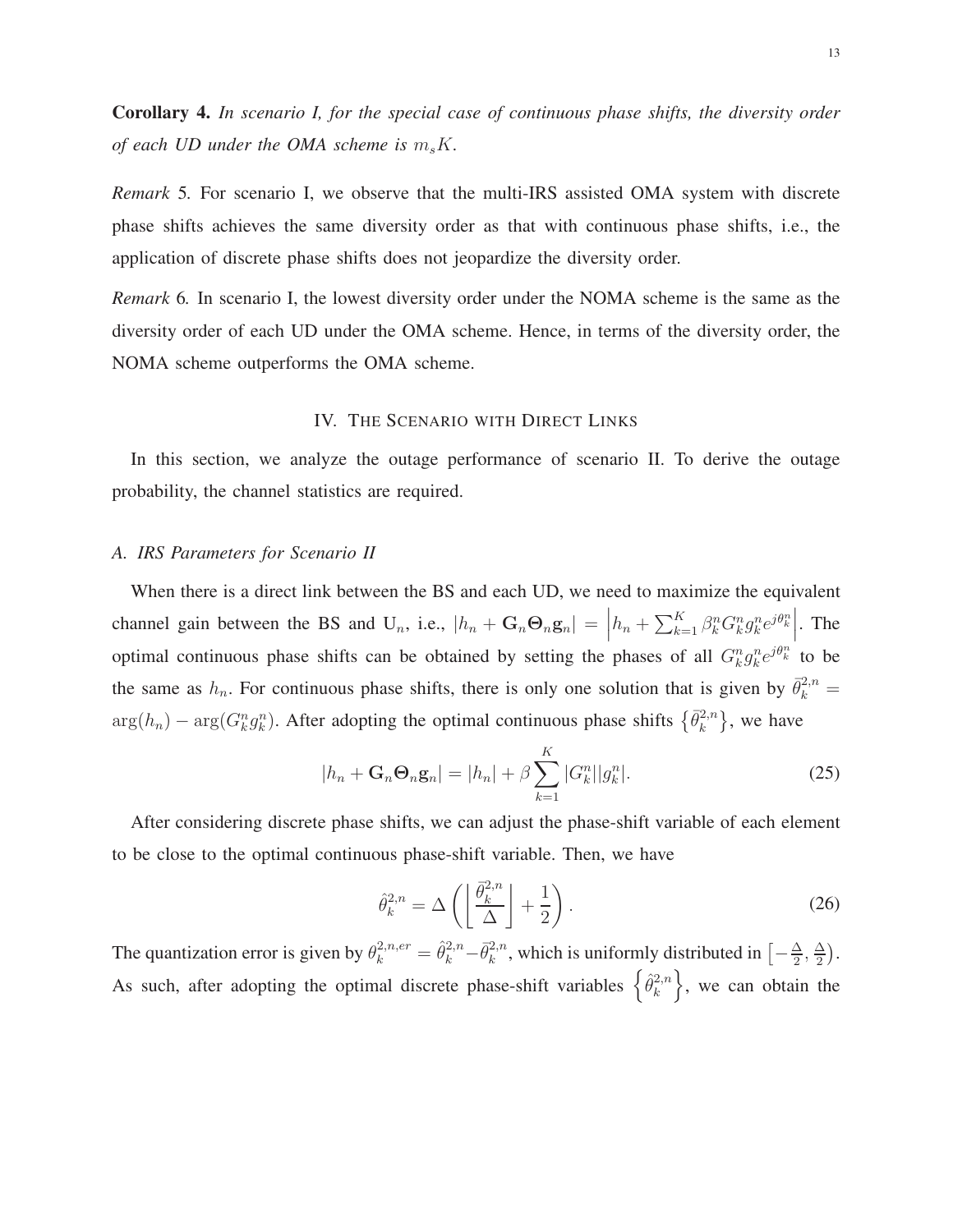<span id="page-13-0"></span>

Fig. 3: The ratio of the average equivalent channel gain with discrete phase shifts to that with continuous phase shifts when  $m_G = 2$ ,  $m_g = 1$ ,  $m_h = 1$ , and  $\beta = 0.9$  in scenario II.

channel gain as

$$
|h_n + \mathbf{G}_n \mathbf{\Theta}_n \mathbf{g}_n| = \left| h_n + \beta \sum_{k=1}^K G_k^n g_k^n e^{j \hat{\theta}_k^2 n} \right|
$$
  
= 
$$
\left| |h_n| e^{j \arg(h_n)} + \beta \sum_{k=1}^K |G_k^n| |g_k^n| e^{j \arg(G_k^n g_k^n)} e^{j \bar{\theta}_k^2 n} e^{j \theta_k^2 n, e r} \right|
$$
  
= 
$$
\left| |h_n| + \beta \sum_{k=1}^K |G_k^n| |g_k^n| e^{j \theta_k^2 n, e r} \right|.
$$
 (27)

To verify our analysis of the optimal discrete phase shifts, we have conducted Monte Carlo simulations, and the results are shown in Fig. [3.](#page-13-0) It is observed that the ratio of the equivalent channel gain with discrete phase shifts to that with continuous phase shifts increases with the value of b, and gradually approaches 1.

# *B. Channel Statistics with Direct Link*

For scenario II, the new channel statistics for channel gain near 0 are shown in the following lemma.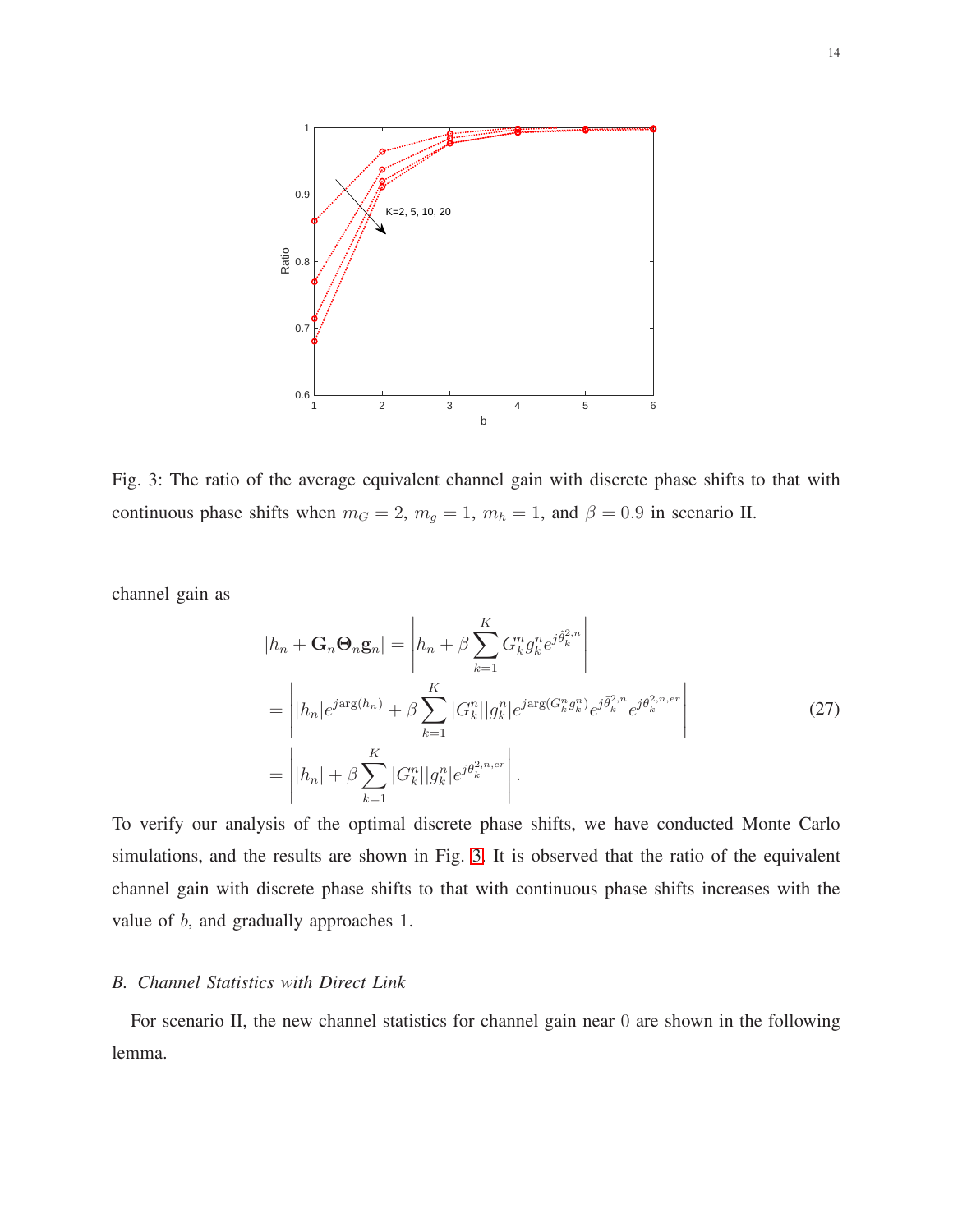<span id="page-14-0"></span>**Lemma 2.** Denote that  $Z_n = |h_n| + \beta \sum_{k=1}^K |G_k^n||g_k^n|e^{j\theta_k^{2,n,er}}|$ *which is the* n*th channel gain in the ascending order. Based on order statistics, when*  $m_G \neq m_g$  *and*  $b \geq 2$ *, the CDF of*  $Z_n$  *for*  $z \rightarrow 0^+$  *is approximated as* 

$$
F_{Z_n}^{0^+}(z) \approx \frac{N!}{(N-n)!(n-1)!} \sum_{i=0}^{N-n} \binom{N-n}{i} \frac{(-1)^i}{n+i} \xi_3^{n+i} z^{(2m_h+2m_s K)(n+i)},\tag{28}
$$

*where*

$$
\xi_{3} = \left(\frac{\sqrt{\pi}4^{m_{s}-m_{l}+1}(m_{s}m_{l})^{m_{s}}\Gamma(2m_{s})\Gamma(2m_{l}-2m_{s})}{\Gamma(m_{s})\Gamma(m_{l})\Gamma(m_{l}-m_{s}+\frac{1}{2})}\right)^{K}
$$
\n
$$
\times \frac{\Gamma(2m_{h})(2m_{h})^{m_{h}}}{(2m_{h}+2m_{s}K)a^{K-2m_{s}K}\Gamma(m_{h})\Gamma(2m_{h}+2m_{s}K)}.
$$
\n(29)

*Note that equality holds when*  $b \to \infty$ *.* 

*Proof.* See Appendix [B.](#page-25-0)

# *C. Performance Analysis of NOMA*

In scenario II, the outage probability of  $U_n$  under the NOMA scheme is given by

$$
\mathbb{P}_n^2 = 1 - \mathcal{P}_r(\Psi_{n+1}^2 \ge \tilde{\gamma}_1, \Psi_{n+2}^2 \ge \tilde{\gamma}_2, \cdots, \Psi_{n+n}^2 \ge \tilde{\gamma}_n),\tag{30}
$$

where  $\tilde{\gamma}_i = 2^{\tilde{R}_i} - 1$  with  $\tilde{R}_i$  being the target rate of  $U_i$ . Furthermore,  $\mathbb{P}_n$  can be transformed into

$$
\mathbb{P}_n^2 = 1 - \mathcal{P}_r \left( Z_n^2 \ge \tilde{\rho}_{n+1}, Z_n^2 \ge \tilde{\rho}_{n+2}, \cdots, Z_n^2 \ge \tilde{\rho}_{n+n} \right) = \mathcal{P}_r \left( Z_n^2 < \tilde{\rho}_{n, max} \right). \tag{31}
$$

Based on Lemma [2,](#page-14-0) we can derive the high-SNR approximation of the outage probability as shown in the following proposition.

**Proposition 5.** *Under the NOMA scheme in scenario II, the outage probability of*  $U_n$  *in the high-SNR regime when*  $b \geq 2$  *is approximated as* 

$$
\mathbb{P}_n^{2,\infty} \approx \frac{N!}{(N-n)!n!} \xi_3^n \tilde{\rho}_{n,max}^{n(m_h+m_s K)}.
$$
\n(32)

<span id="page-14-1"></span>*Note that the approximation in the high-SNR regime is more accurate when* b *is larger.*

*Proof.* First, we have

$$
\mathbb{P}_n^{2,\infty} = F_{Z_n}^{0^+} \left( \sqrt{\tilde{\rho}_{n,max}} \right) \approx \frac{N!}{(N-n)!(n-1)!} \sum_{i=0}^{N-n} {N-n \choose i} \frac{(-1)^i}{n+i} \xi_3^{n+i} \tilde{\rho}_{n,max}^{(m_h+m_s K)(n+i)}.
$$
 (33)

Then, after extracting the lowest-order term, we can derive [\(32\)](#page-14-1). This completes the proof.  $\blacksquare$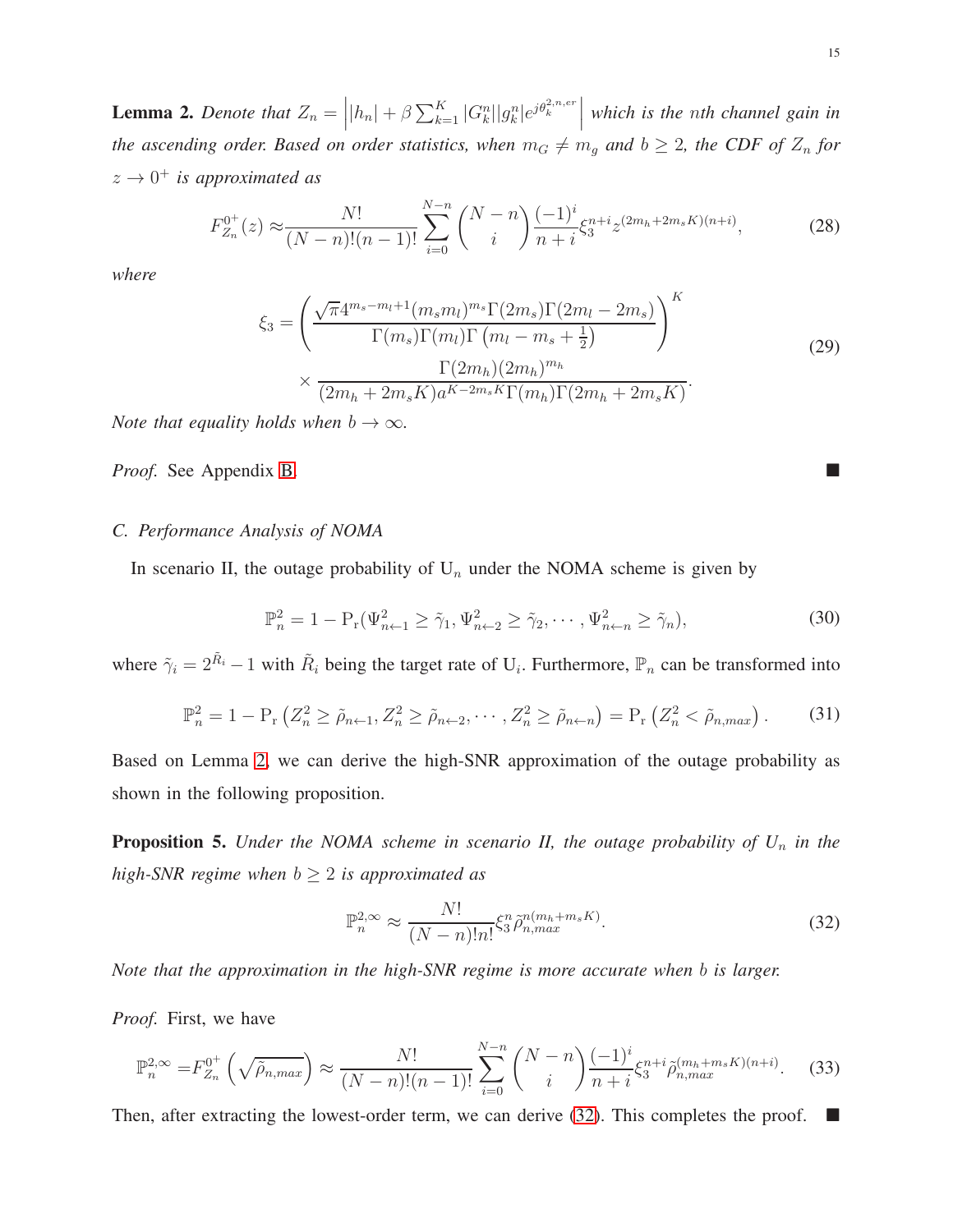*Remark* 7. Based on the proof of Lemma [2,](#page-14-0) the approximation error of [\(32\)](#page-14-1) decreases as b increases.

<span id="page-15-2"></span>**Corollary 5.** In scenario II, when  $b \geq 2$ , the diversity order of the nth UD under the NOMA *scheme is*  $n(m_h + m_s K)$ .

*Proof.* Since  $\tilde{\rho}_{n,max} \propto \rho^{-1}$ , the diversity order can be determined as  $n(m_h + m_s K)$  according to [\(32\)](#page-14-1). This completes the proof.  $\blacksquare$ 

*Remark* 8*.* In scenario II, the diversity order under the NOMA scheme is related to the number of IRS elements, the Nakagami-m fading parameter of the direct link, Nakagami-m fading parameters of the BS-IRS-UD link, and the order of the channel gain.

*The Special Case of*  $b \to \infty$ *:* When  $b \to \infty$ , it is the special case of continuous phase shifts. In this case of scenario II, we can derive the high-SNR approximation of each UD's outage probability under the NOMA scheme for comparisons. The results are shown in the following proposition.

<span id="page-15-1"></span>Proposition 6. *When the phase shifts are continuous, under the NOMA scheme in scenario II, the outage probability of U*<sup>n</sup> *in the high-SNR regime is approximated as*

$$
\mathbb{P}_n^{b \to \infty} = \frac{N!}{(N-n)!n!} \xi_4^n \tilde{\rho}_{n,max}^{n(m_h m_s K)},\tag{34}
$$

<span id="page-15-0"></span>*where*

$$
\xi_{4} = \left(\frac{\sqrt{\pi}4^{m_{s}-m_{l}+1}(m_{s}m_{l})^{m_{s}}\Gamma(2m_{s})\Gamma(2m_{l}-2m_{s})}{\Gamma(m_{s})\Gamma(m_{l})\Gamma(m_{l}-m_{s}+\frac{1}{2})}\right)^{K}
$$
\n
$$
\times \frac{\Gamma(2m_{h})(2m_{h})^{m_{h}}}{(2m_{h}+2m_{s}K)\beta^{K-2m_{s}K}\Gamma(m_{h})\Gamma(2m_{h}+2m_{s}K)}.
$$
\n(35)

*Proof.* When  $b \to \infty$ , we have  $a \to \beta$ . Then, we can obtain [\(34\)](#page-15-0) after substituting  $a \to \beta$ into [\(32\)](#page-14-1). In addition, as mentioned in the proof of Lemma [2,](#page-14-0) the equality in [\(B.1\)](#page-25-1) holds when  $b \to \infty$ . Hence, [\(34\)](#page-15-0) is the asymptotic expression for U<sub>n</sub>'s outage probability. This completes the proof.

<span id="page-15-3"></span>Corollary 6. *In scenario II, for the special case of continuous phase shifts, the diversity order the nth UD under the NOMA scheme is*  $n(m_h + m_s K)$ *.*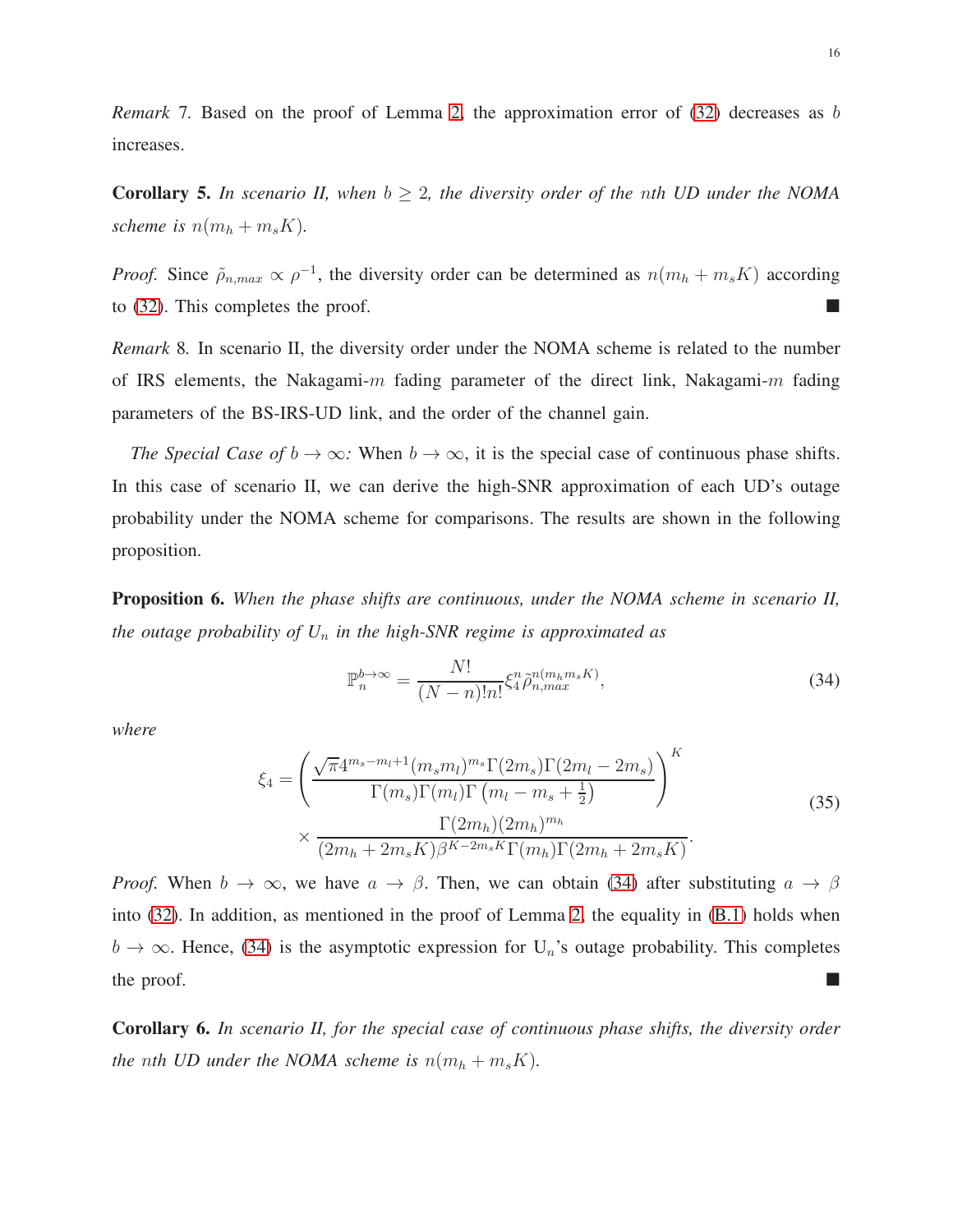*Remark* 9*.* For scenario II, we observe that the multi-IRS assisted NOMA system with b-bit discrete phase shifts achieves the same diversity order as that with continuous phase shifts when  $b \geq 2$ , i.e., the application of discrete phase shifts does not jeopardize the diversity order.

# *D. Performance Analysis of OMA*

Since there is no ordering for the channel gains in the OMA scheme, all UDs have the same outage probability. The outage probability of  $U_n$  is given by

$$
\mathbb{P}_{OMA}^2 = \mathcal{P}_r(\Psi_{OMA}^2 < \tilde{\gamma}_{OMA}),\tag{36}
$$

where  $\Psi_{OMA}^2 = \rho |h_n + G_n \Theta_n g_n|^2$ . Furthermore,  $\mathbb{P}_{OMA}^2$  can be transformed into

$$
\mathbb{P}_{OMA}^2 = \mathcal{P}_r \left( Z^2 < \frac{\tilde{\gamma}_{OMA}}{\rho} \right),\tag{37}
$$

where  $Z$  is the unordered equivalent channel gain.

Proposition 7. *Under the OMA scheme in scenario II, the outage probability of*  $U_n$  *in the high-SNR regime when*  $b \geq 2$  *is approximated as* 

$$
\mathbb{P}_{OMA}^{2,\infty} \approx \xi_3 \tilde{\rho}_{n\leftarrow n}^{m_h + m_s K}.\tag{38}
$$

<span id="page-16-0"></span>*Note that the approximation in the high-SNR regime is more accurate when* b *is larger.*

*Proof.* First, we have

$$
\mathbb{P}_{OMA}^{2,\infty} = \mathbb{P}_{\mathbf{r}} \left( Z < \sqrt{\frac{\tilde{\gamma}_{OMA}}{\rho}} \right) = F_Z^{0^+} \left( \sqrt{\frac{\tilde{\gamma}_{OMA}}{\rho}} \right). \tag{39}
$$

The PDF of  $Z$  has been derived in the proof of Lemma [2](#page-14-0) as  $(B.11)$ . Therefore, we can derive [\(38\)](#page-16-0). This completes the proof.

<span id="page-16-1"></span>**Corollary 7.** In scenario II, when  $b \geq 2$ , the diversity order of each UD under the OMA scheme is  $m_h + m_s K$ .

*Remark* 10*.* In scenario II, the diversity order under the OMA scheme is related to the number of IRS elements, the Nakagami-m fading parameter of the direct link, and Nakagami-m fading parameters of the BS-IRS-UD link.

*The Special Case of*  $b \to \infty$ *:* When  $b \to \infty$ , it is the special case of continuous phase shifts. In this case of scenario II, we can derive the high-SNR approximation of each UD's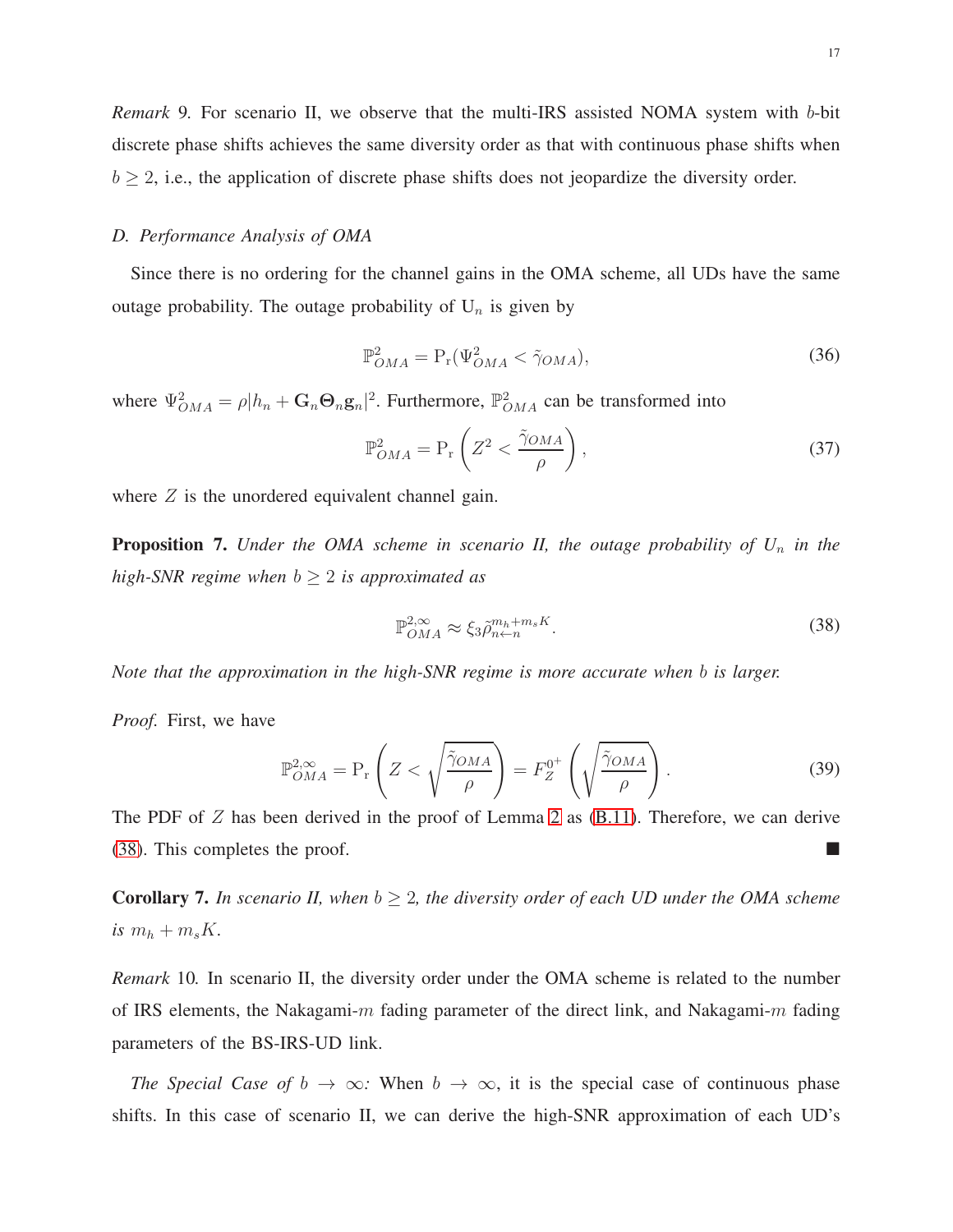outage probability under the OMA scheme for comparison, which is presented in the following proposition.

Proposition 8. *When the phase shifts are continuous, under the OMA scheme in scenario II, the outage probability of U*<sup>n</sup> *in the high-SNR regime is approximated as*

$$
\mathbb{P}_{OMA}^{2,b\to\infty} = \xi_4 \tilde{\rho}_{n\leftarrow n}^{m_h + m_s K}.
$$
\n(40)

<span id="page-17-1"></span>*Proof.* It is similar to the proof of Proposition [6.](#page-15-1) ■

<span id="page-17-2"></span>Corollary 8. *In scenario II, for the special case of continuous phase shifts, the diversity order of each UD under the OMA scheme is*  $m_h + m_s K$ .

*Remark* 11*.* For scenario II, we observe that the multi-IRS assisted OMA system with discrete phase shifts achieves the same diversity order as that with continuous phase shifts, i.e., the application of discrete phase shifts does not jeopardize the diversity order.

*Remark* 12*.* In scenario II, the lowest diversity order under the NOMA scheme is the same as the diversity order of each UD under the OMA scheme. Hence, in terms of the diversity order, the NOMA scheme outperforms the OMA scheme.

# *E. Summary of Diversity Orders*

<span id="page-17-0"></span>After completing all analyses for both scenarios, all results are summarized in Table [I](#page-17-0) for ease of reference.

| Multiple access scheme | <b>NOMA</b>    |                | OMA           |               |
|------------------------|----------------|----------------|---------------|---------------|
| Phase shifts           | Discrete       | Continuous     | Discrete      | Continuous    |
| Scenario I             | $nm_sK$        | $nm_sK$        | $m_s K$       | $m_s K$       |
| Scenario II            | $n(m_h+m_s K)$ | $n(m_h+m_s K)$ | $m_h + m_s K$ | $m_h + m_s K$ |

TABLE I: Diversity order of  $U_n$  (the *n*th UD) for each scenario

We observe that the discrete phase shifts can achieve the same diversity order as the continuous phase shifts, but with lower hardware complexity and cost.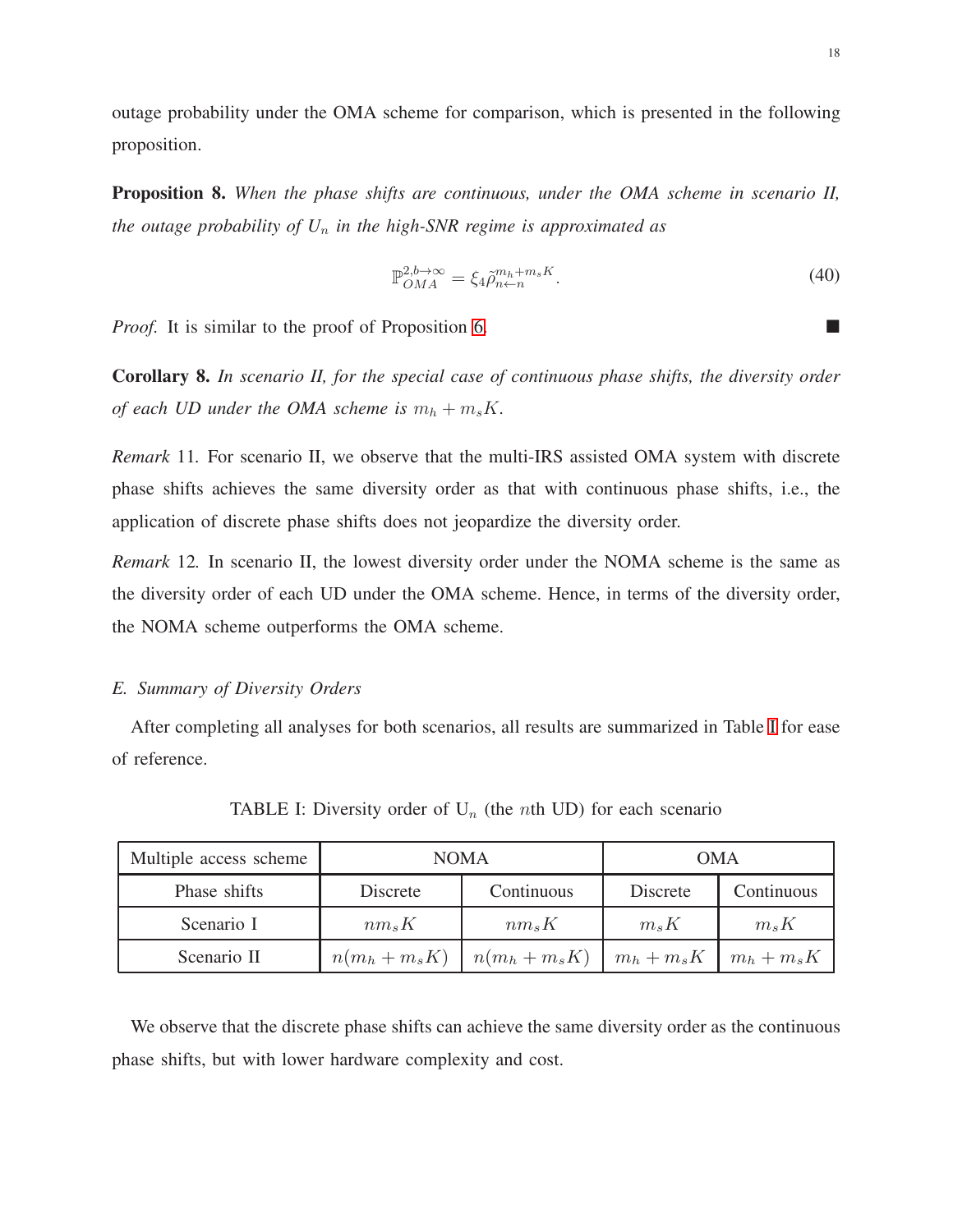<span id="page-18-2"></span>

Fig. 4: Outage probability versus SNR in scenario I when  $K = 2$  and  $b = 3$ .

# V. NUMERICAL RESULTS

<span id="page-18-1"></span><span id="page-18-0"></span>In this section, numerical results are presented for the performance evaluation of the considered network. Meanwhile, Monte Carlo simulations are conducted to verify the accuracy. The parameters are shown in Table [II.](#page-18-1)

TABLE II: Parameters setting

| Number of IRSs and UDs                            | $N=3$                                                      |  |
|---------------------------------------------------|------------------------------------------------------------|--|
| Amplitude-reflection coefficient of the IRS       | $\beta=0.9$                                                |  |
| Nakagami- $m$ fading parameters                   | $m_G = 2$ , $m_q = 1$ , and $m_h=1$                        |  |
| Power-allocation coefficients for the downlink    | $\alpha_1 = 0.7$ , $\alpha_2 = 0.2$ , and $\alpha_3 = 0.1$ |  |
| Target data-rates for the fixed-rate transmission | $R = 1$ bps/Hz                                             |  |

#### *A. Scenario I*

In Fig. [4,](#page-18-2) outage probabilities versus the transmit SNR in scenario I when  $K = 2$  and  $b = 3$ are plotted. There are three UDs in a NOMA group. First, we observe that the outage probability of each UD for NOMA gradually approaches its high-SNR approximation curve that is derived from [\(16\)](#page-9-0), which validates our analysis. Then, by observing the slopes, the diversity orders of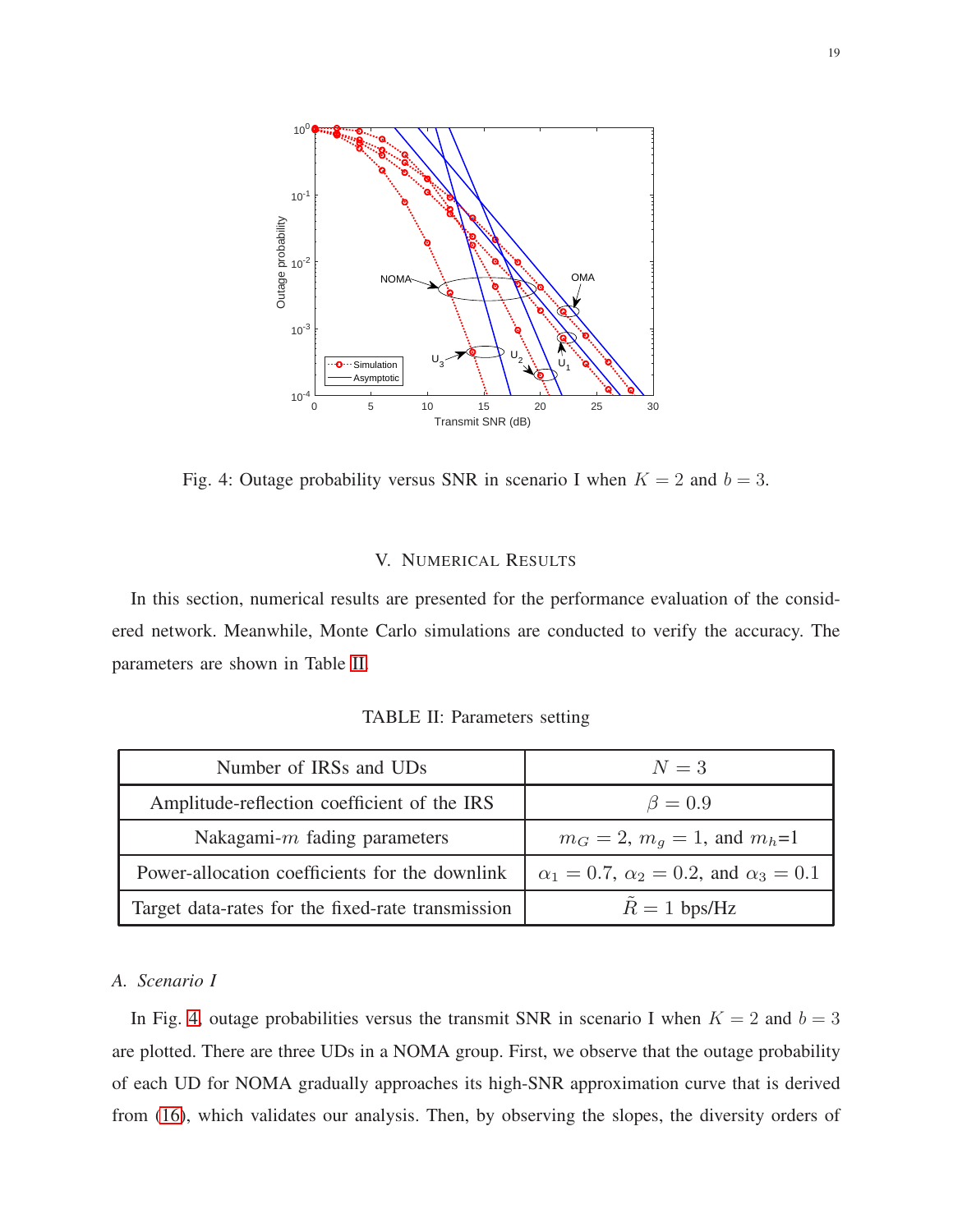<span id="page-19-0"></span>

Fig. 5: Outage probability versus SNR in scenario I when  $K = 2$  and  $b \to \infty$  (continuous phase shifts).

 $U_1$ ,  $U_2$ , and  $U_3$  are 2, 4, and 6, respectively, which is consistent with Corollary [1.](#page-9-1) On the other hand, the outage probability for OMA is plotted with the high-SNR approximation curve that is derived from [\(22\)](#page-11-0). There is only one curve for OMA, as these three UDs have the same outage probability statistically. It is observed that the diversity order for OMA is 2, which validates Corollary [3.](#page-11-1) This observation demonstrates the superiority of NOMA over OMA from the diversity order perspective.

Then, we increase b to approach  $\infty$ , which is the special case of continuous phase shifts, and the outage probability versus the transmit SNR is plotted in Fig. [5.](#page-19-0) It is observed that all outage probability curves approach their respective asymptotic curves that are derived from [\(18\)](#page-10-0) and [\(24\)](#page-11-2). It is also observed that the diversity orders of  $U_1$ ,  $U_2$ , and  $U_3$  in the NOMA scheme are 2, 4, and 6, respectively, while the diversity order for OMA with continuous phase shifts is 2. This observation is consistent with Corollary [2](#page-10-2) and [4.](#page-12-1) The diversity orders of UDs with continuous phase shifts are the same as those with discrete phase shifts. It is revealed that the discrete phase shifts do not degrade the diversity order as compared with the continuous phase shifts.

In Fig. [6,](#page-20-0) the outage probability of  $U_1$  versus the number of IRS elements in scenario I is plotted. First, we observe that the outage probability decreases as  $K$  increases. Then, we observe that the outage probability for  $\rho = 6$  dB is lower than that for  $\rho = 3$  dB. Next, we observe that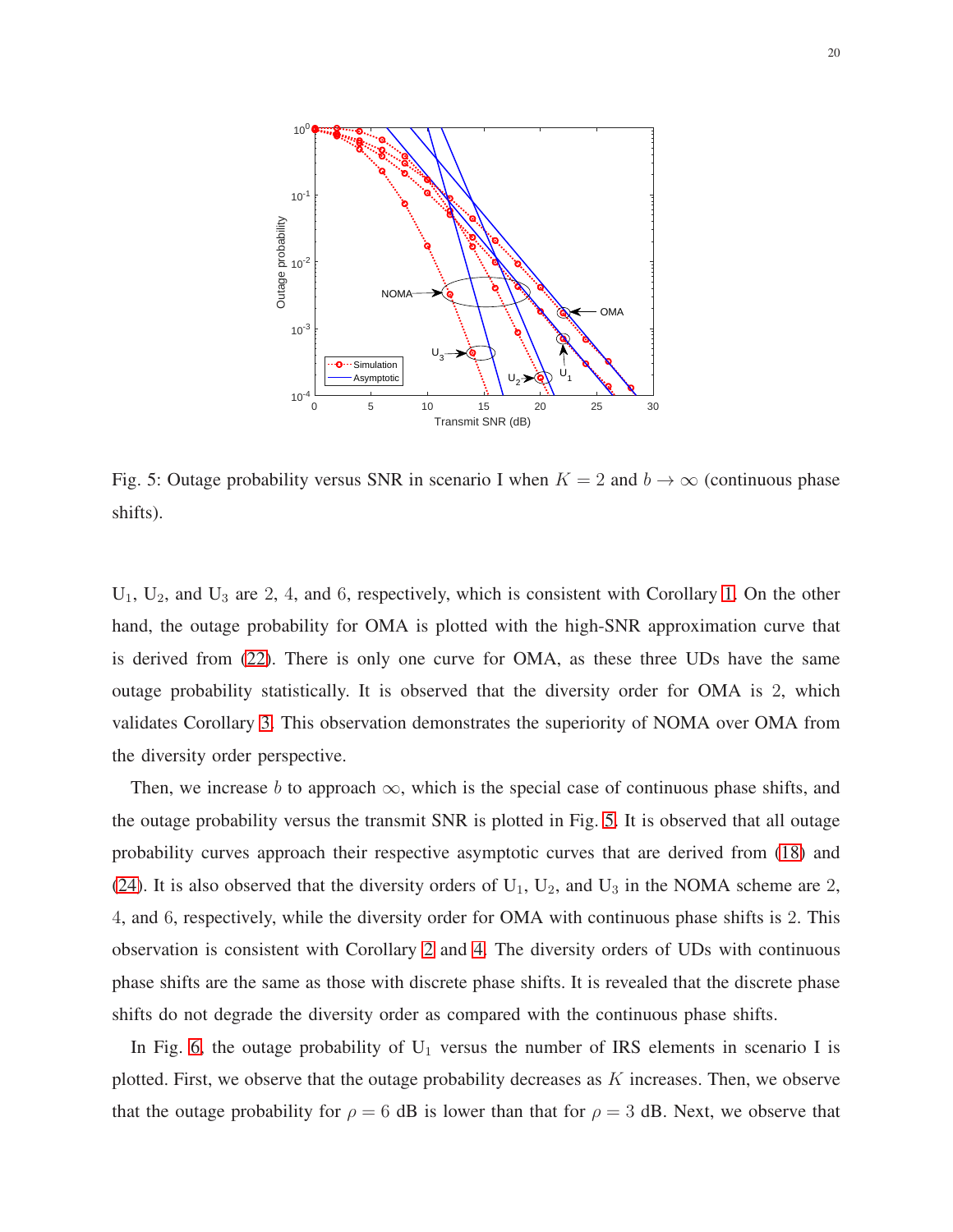<span id="page-20-0"></span>

Fig. 6: Outage probability of U<sub>1</sub> versus K in scenario I when  $\rho = 3$  dB and 6 dB.

for each specific transmit SNR, the outage probability increases with the increase of b. More importantly, when  $b \geq 3$ , the outage probability is close to the outage probability of continuous phase shifts. It reveals that 3-bit resolution for phase shifts is sufficient to achieve near-optimal performance.

# *B. Scenario II*

The outage probabilities versus the transmit SNR in scenario II when  $K = 2$  and  $b = 3$  are plotted in Fig. [7.](#page-21-0) There are three UDs in a NOMA group. First, we observe that the outage probability of each UD for NOMA gradually approaches its high-SNR approximation curve that is derived from [\(32\)](#page-14-1), which validates our analysis. Then, by observing the slopes, the diversity orders of  $U_1$ ,  $U_2$ , and  $U_3$  are 3, 6, and 9, respectively, which is consistent with Corollary [5.](#page-15-2) On the other hand, the outage probability for OMA is plotted with the high-SNR approximation curve that is derived from [\(38\)](#page-16-0). There is only one curve for OMA, as these three UDs have the same outage probability statistically. It is observed that the diversity order for OMA is 3, which validates Corollary [7.](#page-16-1) This observation demonstrates that NOMA outperforms OMA from the diversity order perspective.

Then, we increase b to approach  $\infty$ , which is the special case of continuous phase shifts, and the outage probability curve is plotted in Fig. [8.](#page-21-1) It is observed that all outage probability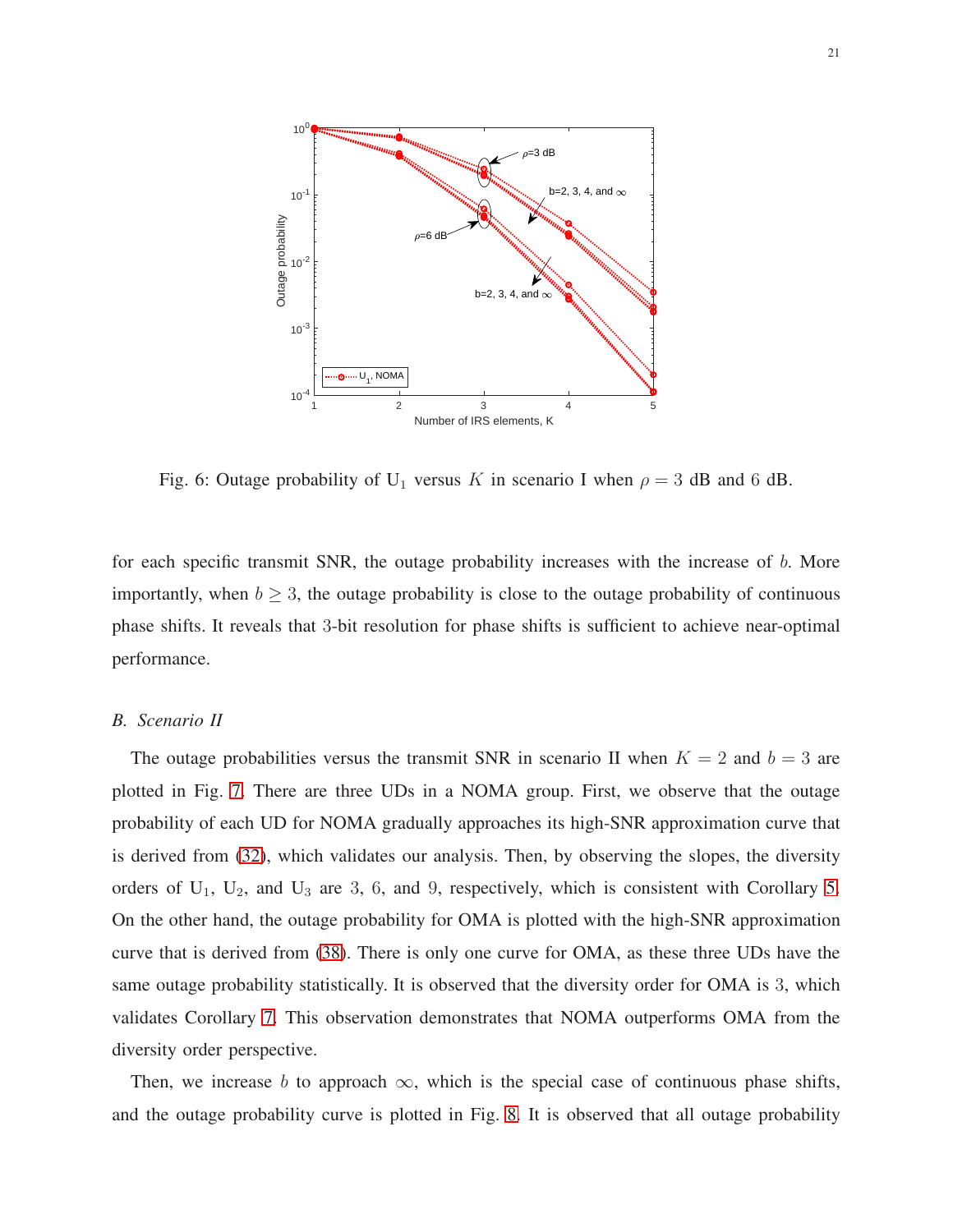<span id="page-21-0"></span>

<span id="page-21-1"></span>Fig. 7: Outage probability versus SNR in scenario II when  $K = 2$  and  $b = 3$ .



Fig. 8: Outage probability versus SNR in scenario II when  $K = 2$  and  $b \to \infty$  (continuous phase shifts).

curves approach their respective asymptotic curves, that are derived from [\(34\)](#page-15-0) and [\(40\)](#page-17-1). It is also observed that the diversity orders of  $U_1$ ,  $U_2$ , and  $U_3$  in the NOMA scheme are 3, 6, and 9, respectively, while the diversity order for OMA with continuous phase shifts is 3. This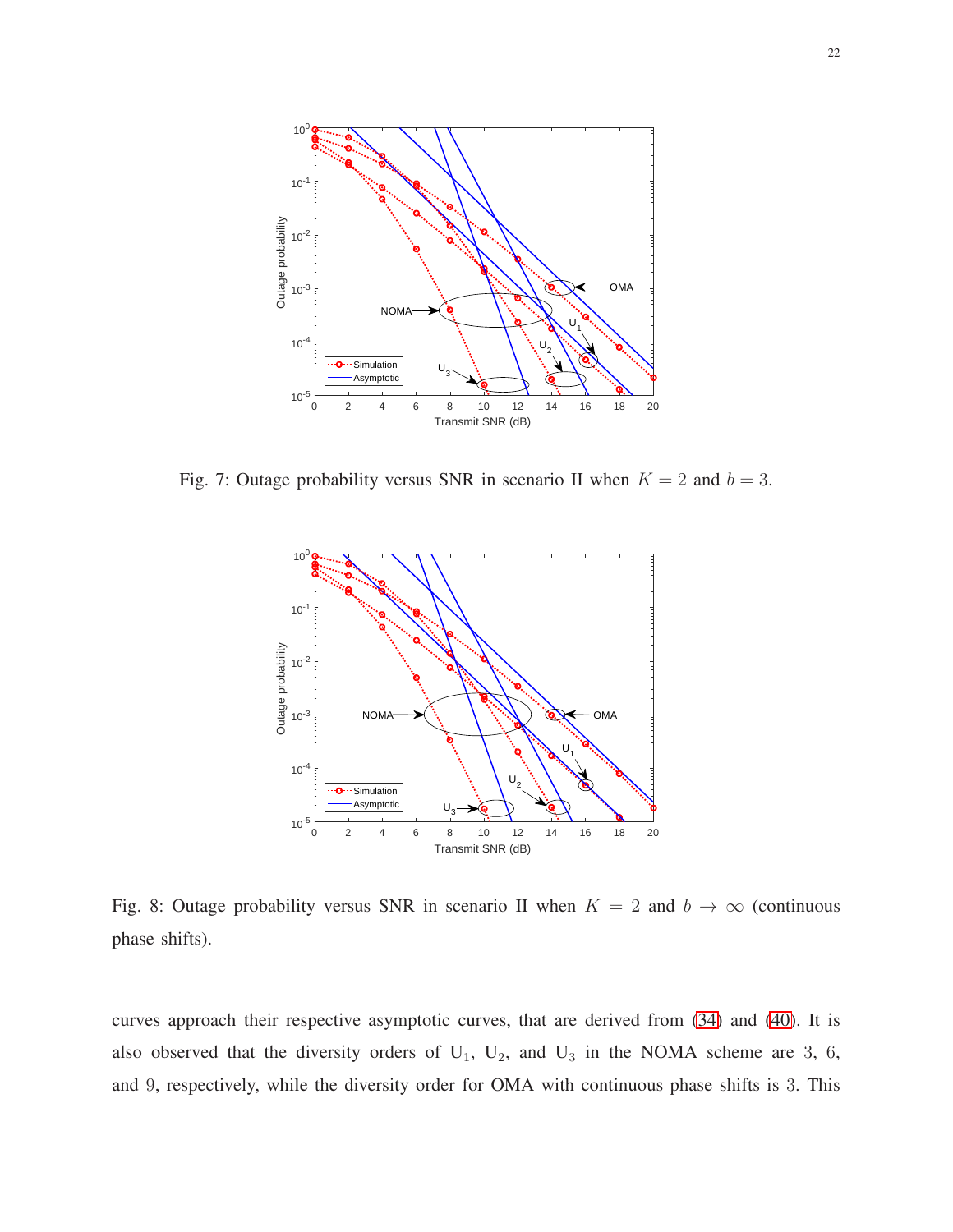<span id="page-22-1"></span>

Fig. 9: Outage probability of U<sub>1</sub> versus K in scenario II when  $\rho = 3$  dB and 6 dB.

observation is consistent with Corollary [6](#page-15-3) and [8.](#page-17-2) The diversity orders of UDs with continuous phase shifts are the same as those with discrete phase shifts. It is revealed that when direct links are considered, the discrete phase shifts also do not degrade the diversity order as compared with the continuous phase shifts.

In Fig. [9,](#page-22-1) the outage probability of  $U_1$  versus the number of IRS elements scenario II is plotted. First, we observe that the outage probability decreases as  $K$  increases. Then, we observe that the outage probability for  $\rho = 6$  dB is lower than that for  $\rho = 3$  dB. Next, we observe that for each specific transmit SNR, the outage probability increases with the increase of b. Importantly, when  $b \geq 3$ , the outage probability is close to the outage probability of continuous phase shifts. It is revealed that when direct links are considered, a 3-bit resolution is also sufficient for phase shifts to achieve near-optimal performance.

# VI. CONCLUSIONS

<span id="page-22-0"></span>In this paper, we have studied multi-IRS assisted NOMA systems with discrete phase shifts. For each scenario, new channel statistics have been derived. Following that, the high-SNR approximation of the outage probability has been derived. Furthermore, the diversity order for each scenario has been determined to provide insight into the performance. Most importantly, it has been demonstrated that the diversity order of discrete phase shifts is the same as that of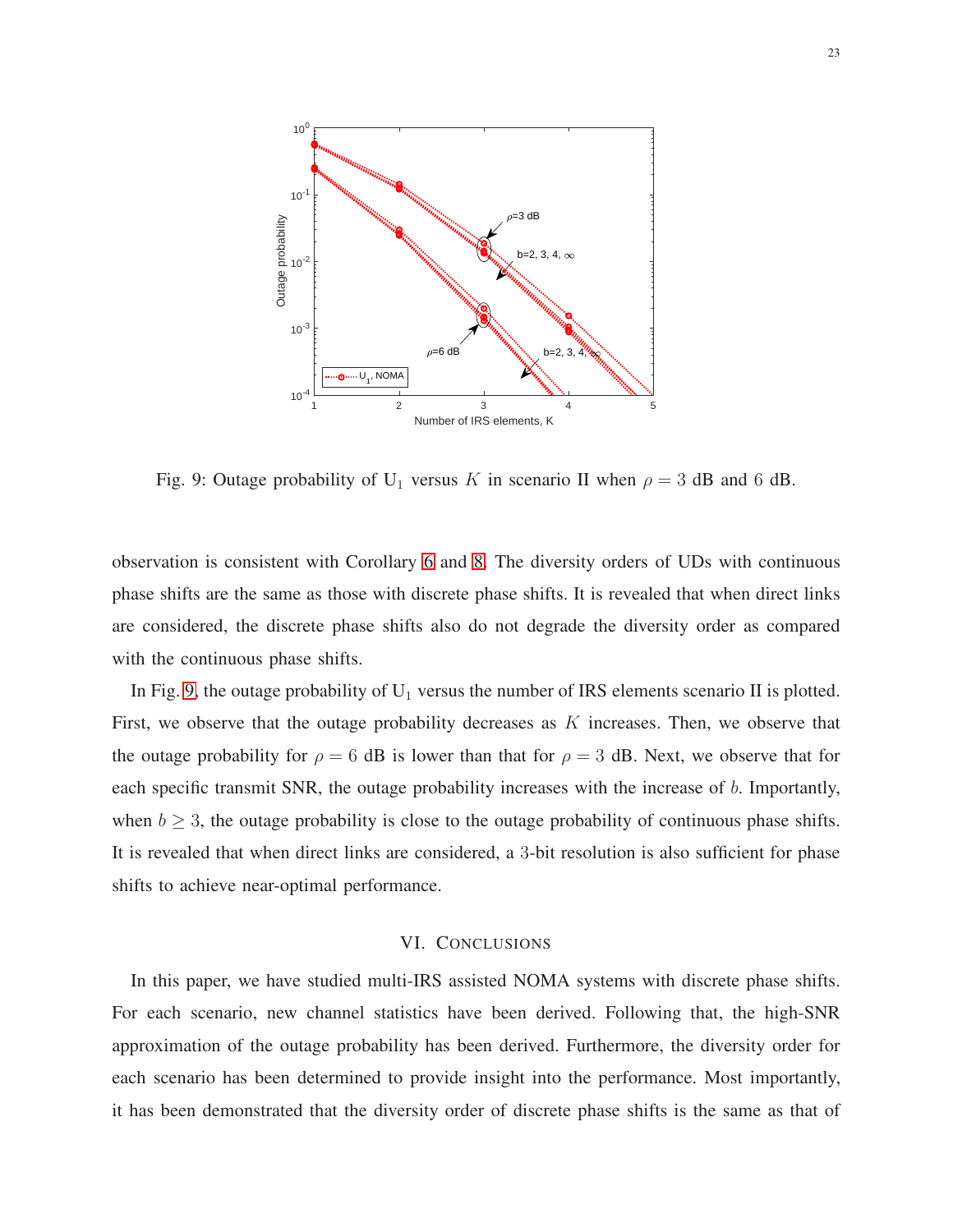continuous phase shifts for each scenario. Furthermore, it has been shown that a 3-bit resolution is sufficient for discrete phase shifts to achieve the near-optimal performance for each scenario. Therefore, IRSs with discrete phase shifts can strike a balance between system performance and hardware cost. As the CSI is assumed to be perfectly known at the BS in this paper, IRS-assisted networks with imperfect CSI are worth investigating for future work.

# <span id="page-23-0"></span>APPENDIX A

# PROOF OF LEMMA [1](#page-8-1)

*Unordered channel gain:* First, we need to derive the PDF of the unordered channel gain which is denoted by  $Y$ . Then, we have the channel gain after adopting the optimal discrete phase shifts  $\{\hat{\theta}_k^n\}$  for any n as

$$
Y = \beta \left| \sum_{k=1}^{K} |G_k^n| |g_k^n| e^{j \theta_k^{1, n, er}} \right| = \beta \left| \sum_{k=1}^{K} |G_k^n| |g_k^n| \left( \cos \left( \theta_k^{1, n, er} \right) + j \sin \left( \theta_k^{1, n, er} \right) \right) \right|.
$$
 (A.1)

Since  $\theta_k^{1,n,er}$  $\frac{1}{k}$ ,  $n, er$  is uniformly distributed in  $\left[ -\frac{\Delta}{2} \right]$  $\frac{\Delta}{2}$ ,  $\frac{\Delta}{2}$  $\frac{\Delta}{2}$ ), we have

$$
Y \approx \beta \sum_{k=1}^{K} |G_k^n| |g_k^n| \cos \left(\theta_k^{1,n,er}\right), \tag{A.2}
$$

where the equality holds when  $\Delta \rightarrow 0$ . When b is relatively large, we can further approximate Y as

$$
Y \approx a \sum_{k=1}^{K} |G_k^n||g_k^n|,\tag{A.3}
$$

<span id="page-23-1"></span>where the equality holds when  $b \to \infty$ . Next, we denote  $Q = \sum_{k=1}^{K} Q_k$ , where  $Q_k = |G_k^n||g_k^n|$ . Since all  $Q_k$   $(k = 1, 2, \dots, K)$  are i.i.d., according to [\[47\]](#page-29-1), the PDF of single  $Q_k$  (the product of two Nakagami- $m$  random variables) is given by

$$
f_{Q_k}(q) = \frac{4(m_s m_l)^{\frac{m_s + m_l}{2}}}{\Gamma(m_s)\Gamma(m_l)} q^{m_s + m_l - 1} K_{m_s - m_l}(2\sqrt{m_s m_l}q),
$$
 (A.4)

for  $q \geq 0$ , where  $K_v(\cdot)$  is the modified Bessel function of the second kind. The Laplace transform of  $f_{Q_k}(q)$  is derived as

$$
\mathcal{L}_{f_{Q_k}}(s) = \frac{4(m_s m_l)^{\frac{m_s + m_l}{2}}}{\Gamma(m_s)\Gamma(m_l)} \int_0^\infty q^{m_s + m_l - 1} e^{-sq} K_{m_s - m_l}(2\sqrt{m_s m_l}q) dq.
$$
 (A.5)

Furthermore, by referring to [\[48,](#page-29-2) eq. (6.621.3)], we have

$$
\mathcal{L}_{f_{Q_k}}(s) = \phi_1 \left(s + 2\sqrt{m_s m_l}\right)^{-2m_s} F\left(2m_s, m_s - m_l + \frac{1}{2}; m_s + m_l + \frac{1}{2}; \frac{s - 2\sqrt{m_s m_l}}{s + 2\sqrt{m_s m_l}}\right), \tag{A.6}
$$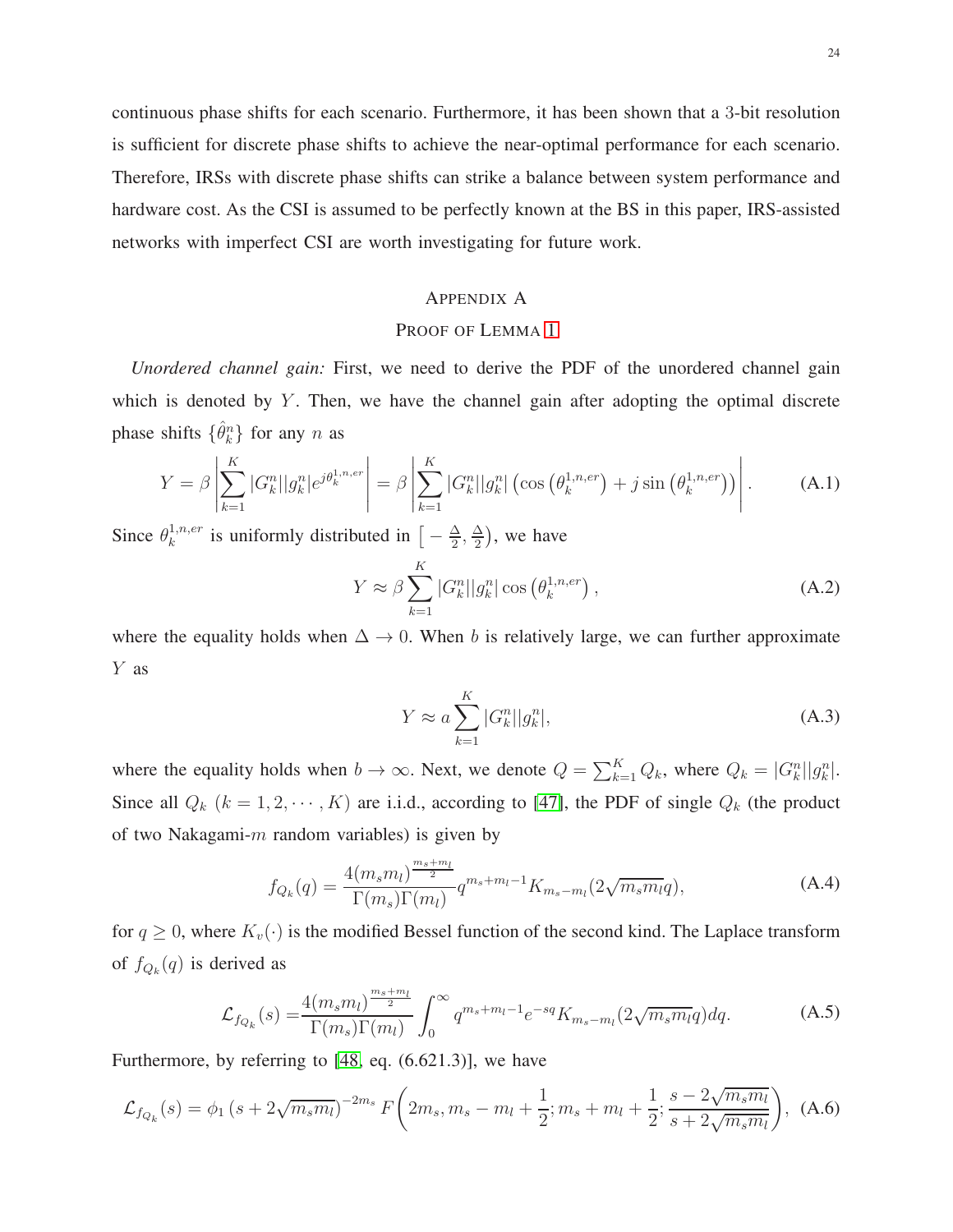where  $\phi_1 = \frac{\sqrt{\pi}4^{m_s - m_l + 1}(m_s m_l)^{m_s} \Gamma(2m_s) \Gamma(2m_l)}{\Gamma(m_s) \Gamma(m_s) \Gamma(m_s + m_l + 1)}$  $F(m_s) \Gamma(m_l) \Gamma(m_s+m_l+\frac{1}{2})$  and  $F(\cdot,\cdot;\cdot;\cdot)$  is the hypergeometric series. When  $s \to \infty$ , since  $m_s < m_l$  satisfies the condition of [\[48,](#page-29-2) eq. (9.122.1)], we have

$$
\mathcal{L}_{f_{Q_k}}^{\infty}(s) = \phi_2 s^{-2m_s},\tag{A.7}
$$

<span id="page-24-1"></span>where  $\phi_2 = \frac{\sqrt{\pi}4^{m_s - m_l + 1}(m_s m_l)^{m_s} \Gamma(2m_s) \Gamma(m_l - 2m_s)}{\Gamma(m_l) \Gamma(m_l \Gamma(m_s - m_l + 1))}$  $\frac{m_l \cdot (m_s m_l)^{m_s} (2m_s) (2m_l - 2m_s)}{\Gamma(m_s) \Gamma(m_l) \Gamma(m_l - m_s + \frac{1}{2})}$ . Since all  $Q_k$  are i.i.d., we have

$$
\mathcal{L}_{f_Q}^{\infty}(s) = \prod_{k=1}^{K} \mathcal{L}_{f_{Q_k}}^{\infty}(s) = \phi_2^{K} s^{-2m_s K}.
$$
\n(A.8)

Thus, by performing the inverse Laplace transform for [\(A.8\)](#page-24-1) and referring to [\[48,](#page-29-2) eq. (17.13.3)], the PDF of Q for  $q \to 0^+$  can be derived as

$$
f_Q^{0^+}(q) = \frac{\phi_2^K}{\Gamma(2m_s K)} q^{2m_s K - 1},
$$
\n(A.9)

for  $q \ge 0$ . Following that, according to [\[48,](#page-29-2) eq. (3.351.1)], the CDF of Q for  $q \to 0^+$  can be derived as

$$
F_Q^{0^+}(q) = \frac{\phi_2^K}{\Gamma(2m_s K) 2m_s K} q^{2m_s K},
$$
\n(A.10)

for  $q \ge 0$ . Finally, the PDF and the CDF of Y can be approximated as

$$
f_Y^{0^+}(y) \approx \frac{1}{a} f_Q^{0^+} \left(\frac{y}{a}\right) = \phi_3 y^{2m_s K - 1},\tag{A.11}
$$

<span id="page-24-0"></span>and

$$
F_Y^{0^+}(y) \approx F_Q^{0^+}\left(\frac{y}{a}\right) = \xi_1 y^{2m_s K},\tag{A.12}
$$

respectively, for  $y \ge 0$ , where  $\phi_3 = \frac{\phi_2^K}{\Gamma(2m_s K)a^{2m_s K}}$  and  $\xi_1 = \frac{\phi_3}{2m_s}$  $\frac{\phi_3}{2m_s K}$ .

*Ordered channel gain:* Based on order statistics [\[49\]](#page-29-3), the PDF of  $Y_n$  can be approximated as

$$
F_{Y_n}^{0^+}(y) \approx \frac{N!}{(N-n)!(n-1)!} \sum_{i=0}^{N-n} \binom{N-n}{i} \frac{(-1)^i}{n+i} \left(F_Y^{0^+}(y)\right)^{n+i}.\tag{A.13}
$$

This completes the proof.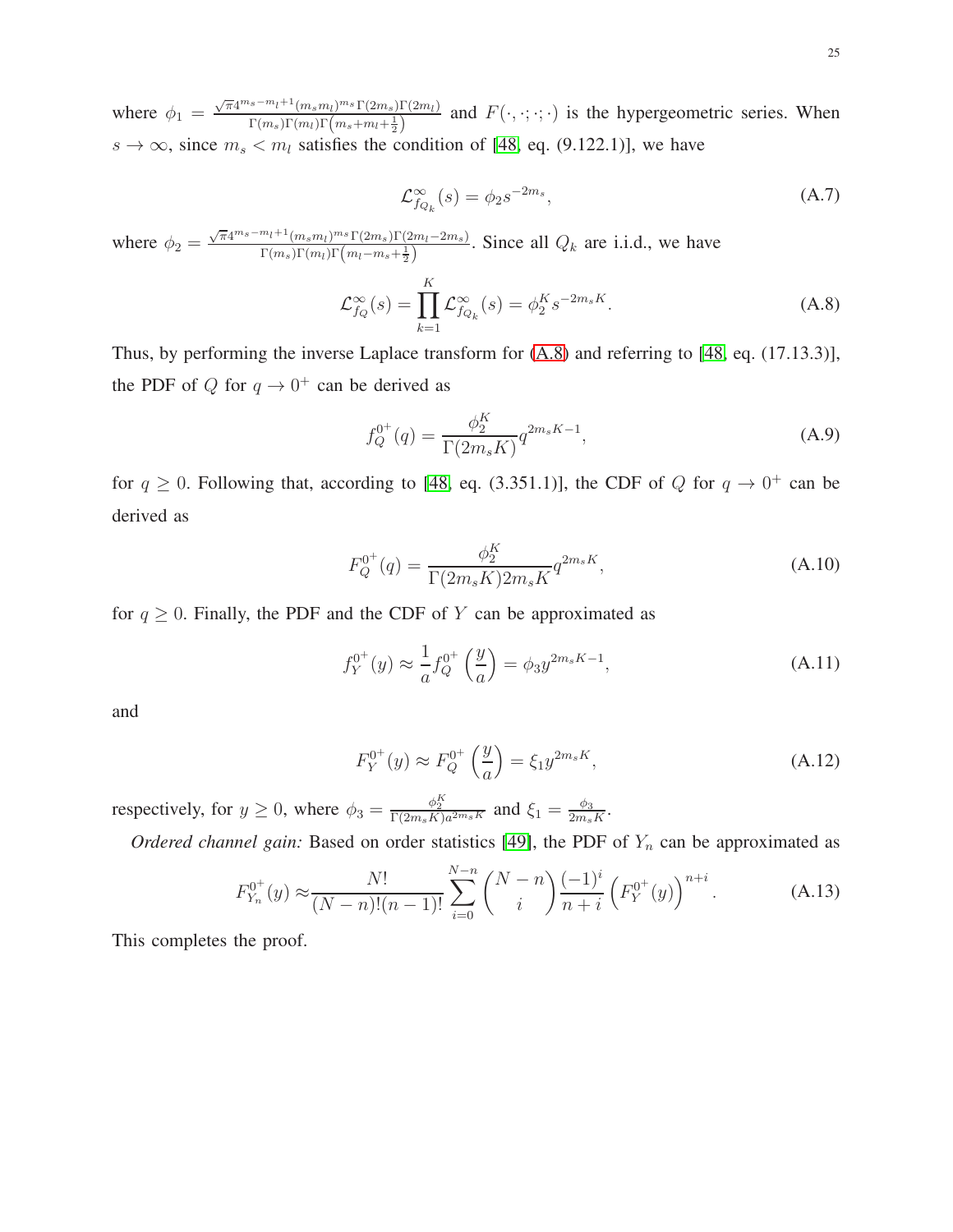# <span id="page-25-0"></span>APPENDIX B

# PROOF OF LEMMA [2](#page-14-0)

*Unordered channel gain:* First, we need to derive the PDF of the unordered channel gain which is denoted by  $Z$ . Then, similar to the proof of Lemma [1,](#page-8-1) when b is relatively large, we have

$$
Z \approx |h_n| + \beta \sum_{k=1}^{K} |G_k^n| |g_k^n| \cos(\theta_k^{2,n,er}) \approx |h_n| + a \sum_{k=1}^{K} |G_k^n| |g_k^n|,
$$
 (B.1)

<span id="page-25-1"></span>where the equality holds when  $b \to \infty$ . Since  $h_n$  follows the Nakagami-m fading model, the PDF of the unordered  $|h_n|$  is given by

$$
f_{|h_n|}(x) = \frac{2m_h^{m_h}}{\Gamma(m_h)} x^{2m_h - 1} e^{-m_h x^2}.
$$
 (B.2)

The Laplace transform of  $f_{|h_n|}(x)$  is given by

$$
\mathcal{L}_{f_{|h_n|}}(s) = \frac{2m_h^{m_h}}{\Gamma(m_h)} \int_0^\infty x^{2m_h - 1} e^{-m_h x^2} e^{-sx} dx.
$$
 (B.3)

<span id="page-25-2"></span>Then, by referring to [\[48,](#page-29-2) eq. (3.462.1)], we can derive that

$$
\mathcal{L}_{f_{|h_n|}}(s) = \frac{\Gamma(2m_h)}{\Gamma(m_h)} e^{\frac{s^2}{8m_h}} D_{-2m_h} \left(\frac{s}{\sqrt{2m_h}}\right),\tag{B.4}
$$

where  $D_p(\cdot)$  is the Parabolic cylinder function. Furthermore, based on  $D_p(s) \approx e^{-\frac{s^2}{4}} s^p$  [\[48,](#page-29-2) eq. (9.246.1)], we approximate [\(B.4\)](#page-25-2) for  $s \to \infty$  as

$$
\mathcal{L}_{f_{|h_n|}}^{\infty}(s) = \frac{\Gamma(2m_h)(2m_h)^{m_h}}{\Gamma(m_h)} s^{-2m_h}.
$$
\n(B.5)

On the other hand, we denote  $Q' = \sum_{k=1}^{K} Q'_k$  with  $Q'_k = a |G_k^n||g_k^n|$  and have

$$
f_{Q'_k}(q') = \frac{1}{a} f_{Q_k}\left(\frac{q}{a}\right). \tag{B.6}
$$

Then, the Laplace transform of  $f_{Q'_{k}}(q')$  is derived as

$$
\mathcal{L}_{f_{Q'_k}}(s) = \mathcal{L}_{f_{Q_k}}(as). \tag{B.7}
$$

Since all  $Q_k$  are i.i.d., we have

$$
\mathcal{L}_{f_{Q'}}^{\infty}(s) = \prod_{k=1}^{K} \mathcal{L}_{f_{Q'_k}}^{\infty}(s).
$$
 (B.8)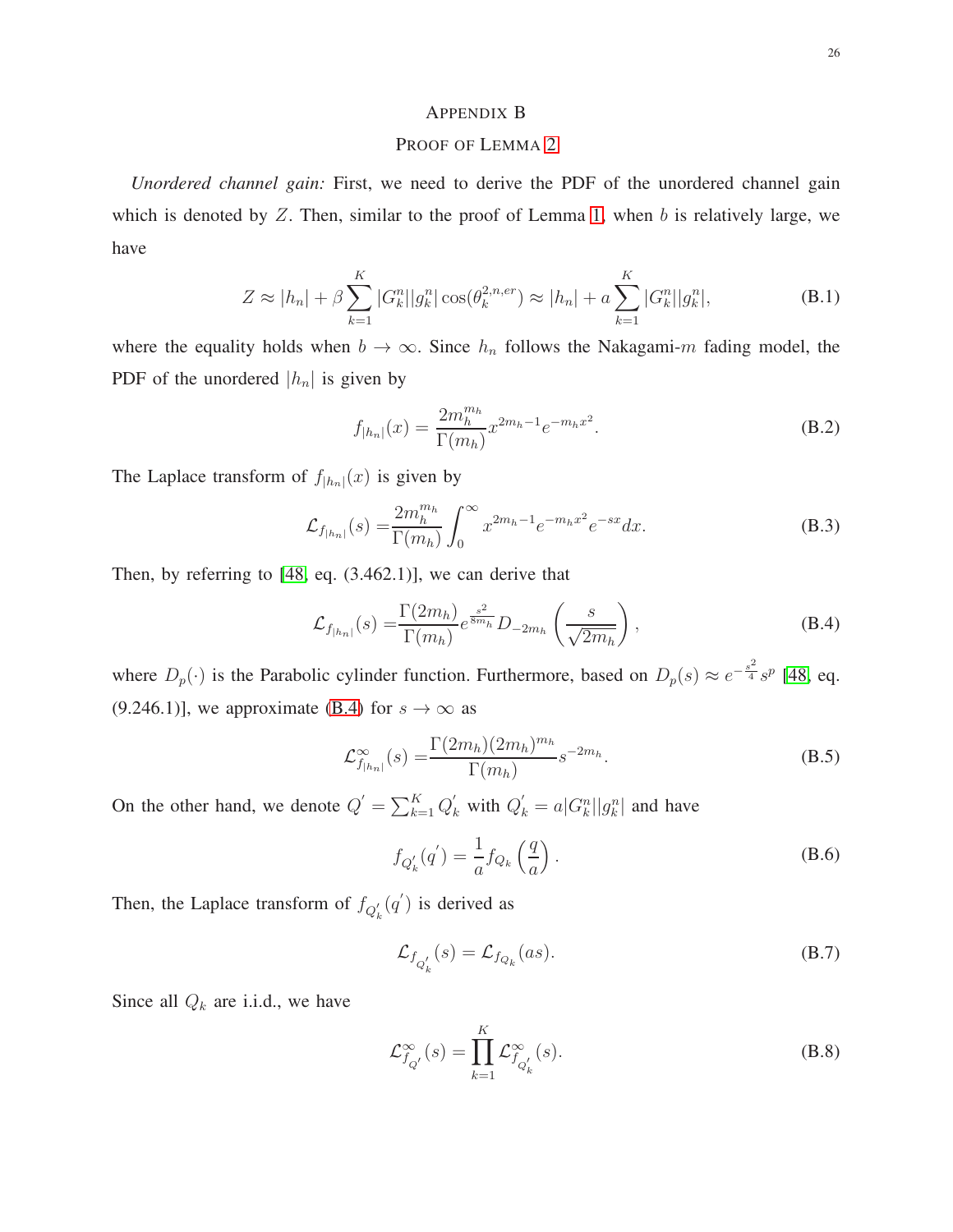Since,  $|h_n|$  and  $Q'$  are independent, we have

$$
\mathcal{L}_{f_Z}^{\infty}(s) \approx \mathcal{L}_{f_{|h_n|}}^{\infty}(s) \mathcal{L}_{f_{Q'}}^{\infty}(s) = \frac{\Gamma(2m_h)(2m_h)^{m_h} \phi_2^K a^{-2m_s K}}{\Gamma(m_h)} s^{-2m_h - 2m_s K}.
$$
 (B.9)

After carrying out the inverse Laplace transform, we have

$$
f_Z^{0^+}(z) \approx \phi_5 z^{2m_h + 2m_s K - 1}, \tag{B.10}
$$

<span id="page-26-6"></span>where  $\phi_5 = \frac{\Gamma(2m_h)(2m_h)^{m_h} \phi_2^{K} a^{-2m_s K}}{\Gamma(m_h) \Gamma(2m_h + 2m_s K)}$  $\frac{m_h(2m_h)^{m_h}\varphi_2^{-}a^{-2m_s}}{\Gamma(m_h)\Gamma(2m_h+2m_sK)}$ . Then, we have

$$
F_Z^{0^+}(z) \approx \xi_3 z^{2m_h + 2m_s K}, \tag{B.11}
$$

where  $\xi_3 = \frac{\phi_5}{2m_1+2}$  $\frac{\phi_5}{2m_h+2m_sK}.$ 

*Ordered channel gain:* Based on order statistics [\[49\]](#page-29-3), the CDF of  $Z_n$  for  $z \to 0^+$  can be approximated as

$$
F_{Z_n}^{0^+}(z) \approx \frac{N!}{(N-n)!(n-1)!} \sum_{i=0}^{N-n} \binom{N-n}{i} \frac{(-1)^i}{n+i} \left(F_Z^{0^+}(z)\right)^{n+i}.
$$
 (B.12)

This completes the proof.

#### ACKNOWLEDGMENT

The authors would like to thank Professor Mohamed-Slim Alouini from King Abdullah University of Science and Technology (KAUST) for helping us improve the system model design.

#### **REFERENCES**

- <span id="page-26-0"></span>[1] Z. Ding, X. Lei, G. K. Karagiannidis, R. Schober, J. Yuan, and V. K. Bhargava, "A survey on non-orthogonal multiple access for 5G networks: Research challenges and future trends," *IEEE J. Sel. Areas Commun.*, vol. 35, no. 10, pp. 2181–2195, Jul. 2017.
- <span id="page-26-1"></span>[2] J. Montalban, P. Scopelliti, M. Fadda, E. Iradier, C. Desogus, P. Angueira, M. Murroni, and G. Araniti, "Multimedia multicast services in 5G networks: Subgrouping and non-orthogonal multiple access techniques," *IEEE Commun. Mag.*, vol. 56, no. 3, pp. 91–95, Mar. 2018.
- <span id="page-26-3"></span><span id="page-26-2"></span>[3] Y. Liu, Z. Qin, M. Elkashlan, Y. Gao, and L. Hanzo, "Enhancing the physical layer security of non-orthogonal multiple access in large-scale networks," *IEEE Trans. Wireless Commun.*, vol. 16, no. 3, pp. 1656–1672, Mar. 2017.
- <span id="page-26-4"></span>[4] Y. Liu, Z. Qin, M. Elkashlan, Z. Ding, A. Nallanathan, and L. Hanzo, "Non-orthogonal multiple access for 5G and beyond," *Proc. IEEE*, vol. 105, no. 12, pp. 2347–2381, Dec. 2017.
- <span id="page-26-5"></span>[5] Y. Liu, X. Liu, X. Mu, T. Hou, J. Xu, Z. Qin, M. Di Renzo, and N. Al-Dhahir, "Reconfigurable intelligent surfaces: Principles and opportunities." [Online]. Available:<https://arxiv.org/abs/2007.03435>
- [6] B. Ning, Z. Chen, W. Chen, Y. Du, and J. Fang, "Channel estimation and hybrid beamforming for reconfigurable intelligent surfaces assisted THz communications." [Online]. Available:<https://arxiv.org/abs/1912.11662>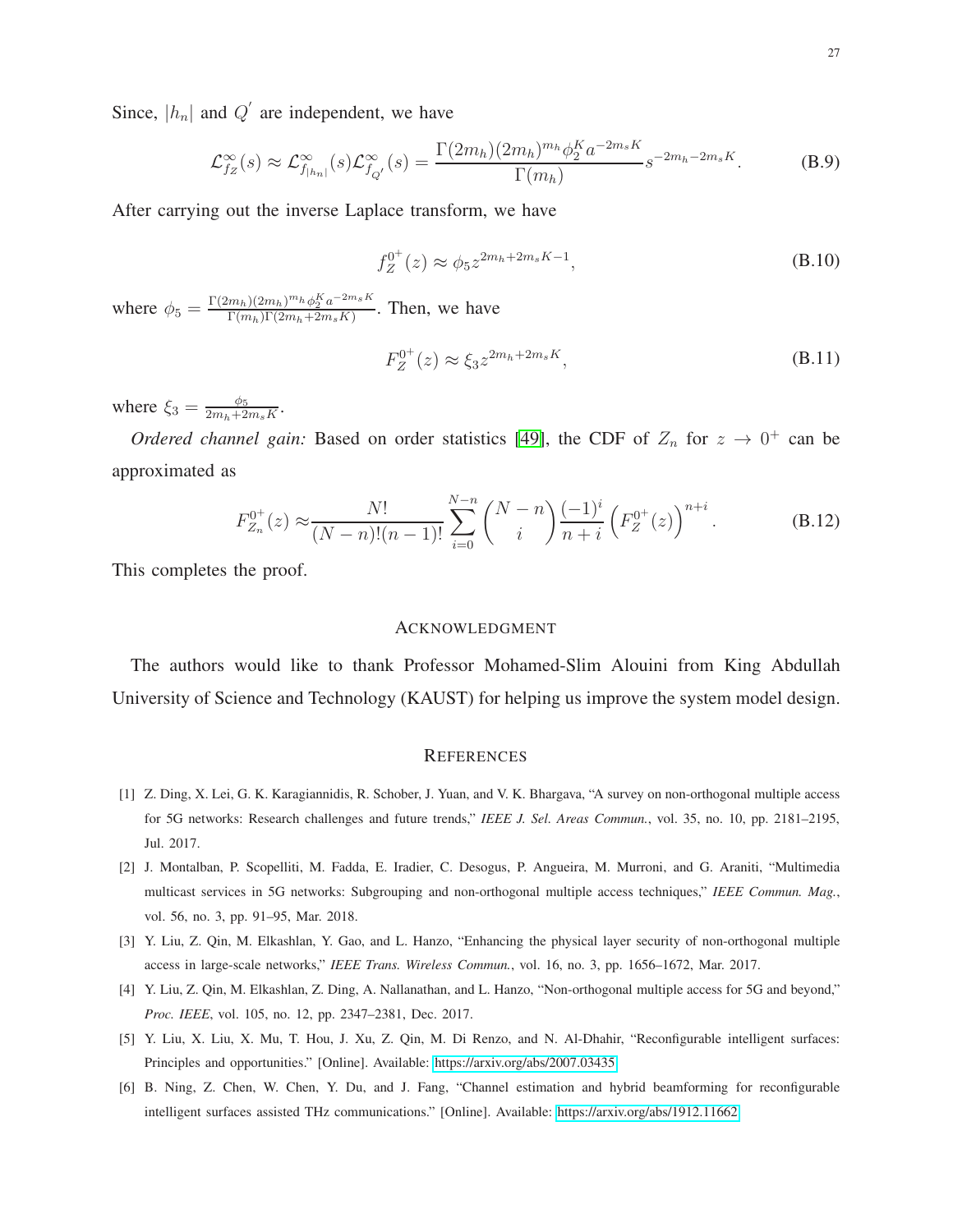- <span id="page-27-1"></span><span id="page-27-0"></span>[7] H. Shen, W. Xu, S. Gong, Z. He, and C. Zhao, "Secrecy rate maximization for intelligent reflecting surface assisted multi-antenna communications," *IEEE Commun. Lett.*, vol. 23, no. 9, pp. 1488–1492, Sep. 2019.
- [8] G. Zhou, C. Pan, H. Ren, K. Wang, and A. Nallanathan, "A framework of robust transmission design for IRS-aided MISO communications with imperfect cascaded channels." [Online]. Available:<https://arxiv.org/abs/2001.07054>
- <span id="page-27-2"></span>[9] L. Dong and H.-M. Wang, "Secure MIMO transmission via intelligent reflecting surface," *IEEE Wireless Commun. Lett.*, vol. 9, no. 6, pp. 787–790, Jun. 2020.
- <span id="page-27-3"></span>[10] K. Feng, Q. Wang, X. Li, and C.-K. Wen, "Deep reinforcement learning based intelligent reflecting surface optimization for MISO communication systems," *IEEE Wireless Commun. Lett.*, vol. 9, no. 5, pp. 745–749, May 2020.
- <span id="page-27-4"></span>[11] Q. Wu and R. Zhang, "Towards smart and reconfigurable environment: Intelligent reflecting surface aided wireless network," *IEEE Commun. Mag.*, vol. 58, no. 1, pp. 106–112, Jan. 2020.
- <span id="page-27-5"></span>[12] Z. Wang, L. Liu, and S. Cui, "Channel estimation for intelligent reflecting surface assisted multiuser communications: Framework, algorithms, and analysis," *IEEE Trans. Wireless Commun.*, vol. 19, no. 10, pp. 6607–6620, Oct. 2020.
- <span id="page-27-6"></span>[13] M. Cui, G. Zhang, and R. Zhang, "Secure wireless communication via intelligent reflecting surface," *IEEE Wireless Commun. Lett.*, vol. 8, no. 5, pp. 1410–1414, Oct. 2019.
- [14] N. Otao, Y. Kishiyama, and K. Higuchi, "Performance of non-orthogonal access with SIC in cellular downlink using proportional fair-based resource allocation," in *Proc. Int. Symp. Wireless Commun. Syst. (ISWCS)*, Paris, France, Aug. 2012, pp. 1–6.
- <span id="page-27-8"></span><span id="page-27-7"></span>[15] Y. Saito, Y. Kishiyama, A. Benjebbour, T. Nakamura, A. Li, and K. Higuchi, "Non-orthogonal multiple access (NOMA) for cellular future radio access," in *Proc. IEEE Veh. Technol. Conf. (VTC)*, Dresden, Germany, Jun. 2013, pp. 1–5.
- [16] Y. Saito, A. Benjebbour, Y. Kishiyama, and T. Nakamura, "System-level performance evaluation of downlink non-orthogonal multiple access (NOMA)," in *Proc. IEEE Int. Symp. Pers., Indoor, and Mobile Radio Commun. (PIMRC)*, London, UK, Sep. 2013, pp. 611–615.
- <span id="page-27-10"></span><span id="page-27-9"></span>[17] Z. Ding, Z. Yang, P. Fan, and H. V. Poor, "On the performance of non-orthogonal multiple access in 5G systems with randomly deployed users," *IEEE Signal Process. Lett.*, vol. 21, no. 12, pp. 1501–1505, Dec. 2014.
- <span id="page-27-11"></span>[18] Z. Ding, P. Fan, and H. V. Poor, "Impact of user pairing on 5G nonorthogonal multiple-access downlink transmissions," *IEEE Trans. Veh. Technol.*, vol. 65, no. 8, pp. 6010–6023, Aug. 2016.
- <span id="page-27-12"></span>[19] J. A. Oviedo and H. R. Sadjadpour, "A fair power allocation approach to NOMA in multi-user SISO systems," *IEEE Trans. Veh. Technol.*, vol. 66, no. 9, pp. 7974–7985, Sep. 2017.
- <span id="page-27-13"></span>[20] P. Xu, Z. Ding, X. Dai, and H. V. Poor, "A new evaluation criterion for non-orthogonal multiple access in 5G software defined networks," *IEEE Access*, vol. 3, pp. 1633–1639, Sep. 2015.
- <span id="page-27-14"></span>[21] Y. Liu, Z. Ding, M. Elkashlan, and H. V. Poor, "Cooperative non-orthogonal multiple access with simultaneous wireless information and power transfer," *IEEE J. Sel. Areas Commun.*, vol. 34, no. 4, pp. 938–953, Apr. 2016.
- <span id="page-27-15"></span>[22] W. Shi, X. Zhou, L. Jia, Y. Wu, F. Shu, and J. Wang, "Enhanced secure wireless information and power transfer via intelligent reflecting surface." [Online]. Available:<https://arxiv.org/abs/1911.01001>
- <span id="page-27-16"></span>[23] Ö. Özdogan, E. Björnson, and E. G. Larsson, "Intelligent reflecting surfaces: Physics, propagation, and pathloss modeling," *IEEE Wireless Commun. Lett.*, vol. 9, no. 5, pp. 581–585, May 2020.
- <span id="page-27-17"></span>[24] E. Björnson, Ö. Özdogan, and E. G. Larsson, "Intelligent reflecting surface versus decode-and-forward: How large surfaces are needed to beat relaying?" *IEEE Wireless Commun. Lett.*, vol. 9, no. 2, pp. 244–248, Feb. 2020.
- <span id="page-27-18"></span>[25] J. Lyu and R. Zhang, "Spatial throughput characterization for intelligent reflecting surface aided multiuser system," *IEEE Wireless Commun. Lett.*, vol. 9, no. 6, pp. 834–838, Jun. 2020.
- [26] H. Wang, Z. Zhang, B. Zhu, J. Dang, L. Wu, L. Wang, K. Zhang, and Y. Zhang, "Performance of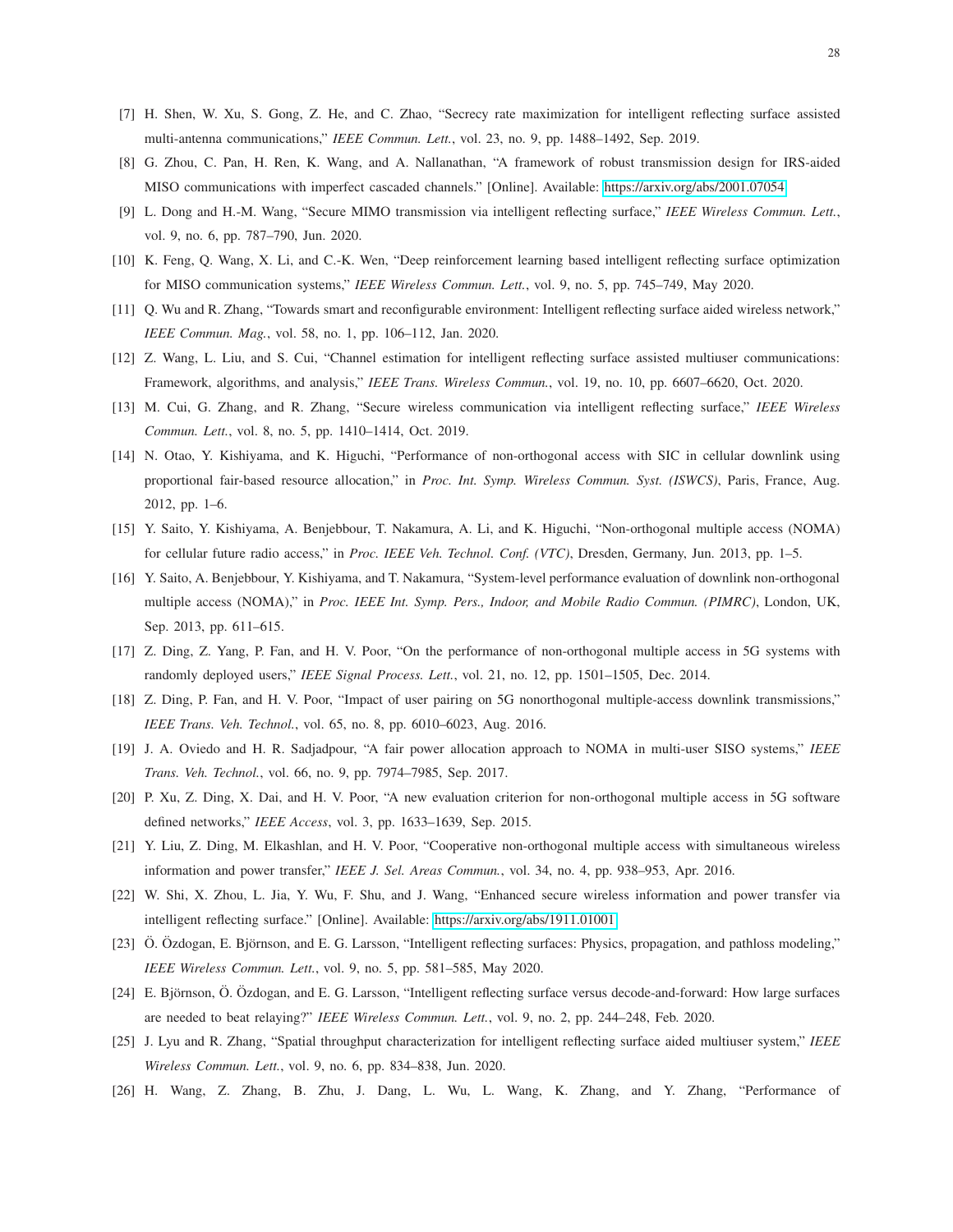wireless optical communication with reconfigurable intelligent surfaces and random obstacles." [Online]. Available: <https://arxiv.org/abs/2001.05715>

- <span id="page-28-1"></span><span id="page-28-0"></span>[27] Z. Zhang, Y. Cui, F. Yang, and L. Ding, "Analysis and optimization of outage probability in multi-intelligent reflecting surface-assisted systems." [Online]. Available:<https://arxiv.org/abs/1909.02193>
- <span id="page-28-2"></span>[28] X. Yu, D. Xu, and R. Schober, "MISO wireless communication systems via intelligent reflecting surfaces," in *Proc. IEEE/CIC Int. Conf. Commun. China (ICCC)*, Changchun, China, Aug. 2019, pp. 735–740.
- <span id="page-28-3"></span>[29] Q. Wu and R. Zhang, "Intelligent reflecting surface enhanced wireless network via joint active and passive beamforming," *IEEE Trans. Wireless Commun.*, vol. 18, no. 11, pp. 5394–5409, Nov. 2019.
- <span id="page-28-4"></span>[30] H. Han, J. Zhao, D. Niyato, M. Di Renzo, and Q.-V. Pham, "Intelligent reflecting surface aided network: Power control for physical-layer broadcasting," in *Proc. IEEE Int. Conf. Commun. (ICC)*, Dublin, Ireland, Jun. 2020, pp. 1–7.
- <span id="page-28-5"></span>[31] X. Guan, Q. Wu, and R. Zhang, "Intelligent reflecting surface assisted secrecy communication: Is artificial noise helpful or not?" *IEEE Wireless Commun. Lett.*, vol. 9, no. 6, pp. 778–782, Jun. 2020.
- [32] J. Xu, W. Xu, and A. L. Swindlehurst, "Discrete phase shift design for practical large intelligent surface communication," in *Proc. IEEE Pacific Rim Conf. Commun., Comput. and Signal Process. (PACRIM)*, Victoria, BC, Canada, Aug. 2019, pp. 1–5.
- <span id="page-28-6"></span>[33] H. Guo, Y.-C. Liang, J. Chen, and E. G. Larsson, "Weighted sum-rate maximization for intelligent reflecting surface enhanced wireless networks," in *Proc. IEEE Global Commun. Conf. (GLOBECOM)*, Waikoloa, HI, USA, Dec. 2019, pp. 1–6.
- <span id="page-28-8"></span><span id="page-28-7"></span>[34] C. You, B. Zheng, and R. Zhang, "Channel estimation and passive beamforming for intelligent reflecting surface: Discrete phase shift and progressive refinement," *IEEE J. Sel. Areas Commun.*, vol. 38, no. 11, pp. 2604–2620, Nov. 2020.
- <span id="page-28-9"></span>[35] S. Abeywickrama, R. Zhang, Q. Wu, and C. Yuen, "Intelligent reflecting surface: Practical phase shift model and beamforming optimization," *IEEE Trans. Commun.*, vol. 68, no. 9, pp. 5849–5863, Sep. 2020.
- <span id="page-28-10"></span>[36] Q. Wu and R. Zhang, "Beamforming optimization for intelligent reflecting surface with discrete phase shifts," in *Proc. IEEE Int. Conf. Acoust., Speech and Signal Process. (ICASSP)*, Brighton, UK, May 2019, pp. 7830–7833.
- <span id="page-28-11"></span>[37] ——, "Beamforming optimization for wireless network aided by intelligent reflecting surface with discrete phase shifts," *IEEE Trans. Commun.*, vol. 68, no. 3, pp. 1838–1851, Mar. 2019.
- <span id="page-28-12"></span>[38] J. Ye, S. Guo, and M.-S. Alouini, "Joint reflecting and precoding designs for SER minimization in reconfigurable intelligent surfaces assisted MIMO systems," *IEEE Trans. Wireless Commun.*, vol. 19, no. 8, pp. 5561–5574, Aug. 2020.
- <span id="page-28-13"></span>[39] Z. Ding and H. V. Poor, "A simple design of IRS-NOMA transmission," *IEEE Commun. Lett.*, vol. 24, no. 5, pp. 1119–1123, May 2020.
- <span id="page-28-14"></span>[40] Z. Ding, R. Schober, and H. V. Poor, "On the impact of phase shifting designs on IRS-NOMA," *IEEE Wireless Commun. Lett.*, vol. 9, no. 10, pp. 1596–1600, Oct. 2020.
- <span id="page-28-15"></span>[41] J. Zhu, Y. Huang, J. Wang, K. Navaie, and Z. Ding, "Power efficient IRS-assisted NOMA." [Online]. Available: <https://arxiv.org/abs/1912.11768>
- <span id="page-28-16"></span>[42] M. Fu, Y. Zhou, and Y. Shi, "Intelligent reflecting surface for downlink non-orthogonal multiple access networks," in *Proc. IEEE Global Commun. Conf. (GLOBECOM)*, Waikoloa, HI, USA, Dec. 2019, pp. 1–6.
- <span id="page-28-18"></span>[43] G. Yang, X. Xu, and Y.-C. Liang, "Intelligent reflecting surface assisted non-orthogonal multiple access," in *Proc. IEEE Wireless Commun. and Netw. Conf. (WCNC)*, Seoul, South Korea, May 2020, pp. 1–6.
- <span id="page-28-17"></span>[44] X. Liu, Y. Liu, Y. Chen, and H. V. Poor, "RIS enhanced massive non-orthogonal multiple access networks: Deployment and passive beamforming design." [Online]. Available:<https://arxiv.org/abs/2001.10363>
- [45] T. Hou, Y. Liu, Z. Song, X. Sun, Y. Chen, and L. Hanzo, "Reconfigurable intelligent surface aided NOMA networks," *IEEE J. Sel. Areas Commun.*, vol. 38, no. 11, pp. 2575–2588, Nov. 2020.